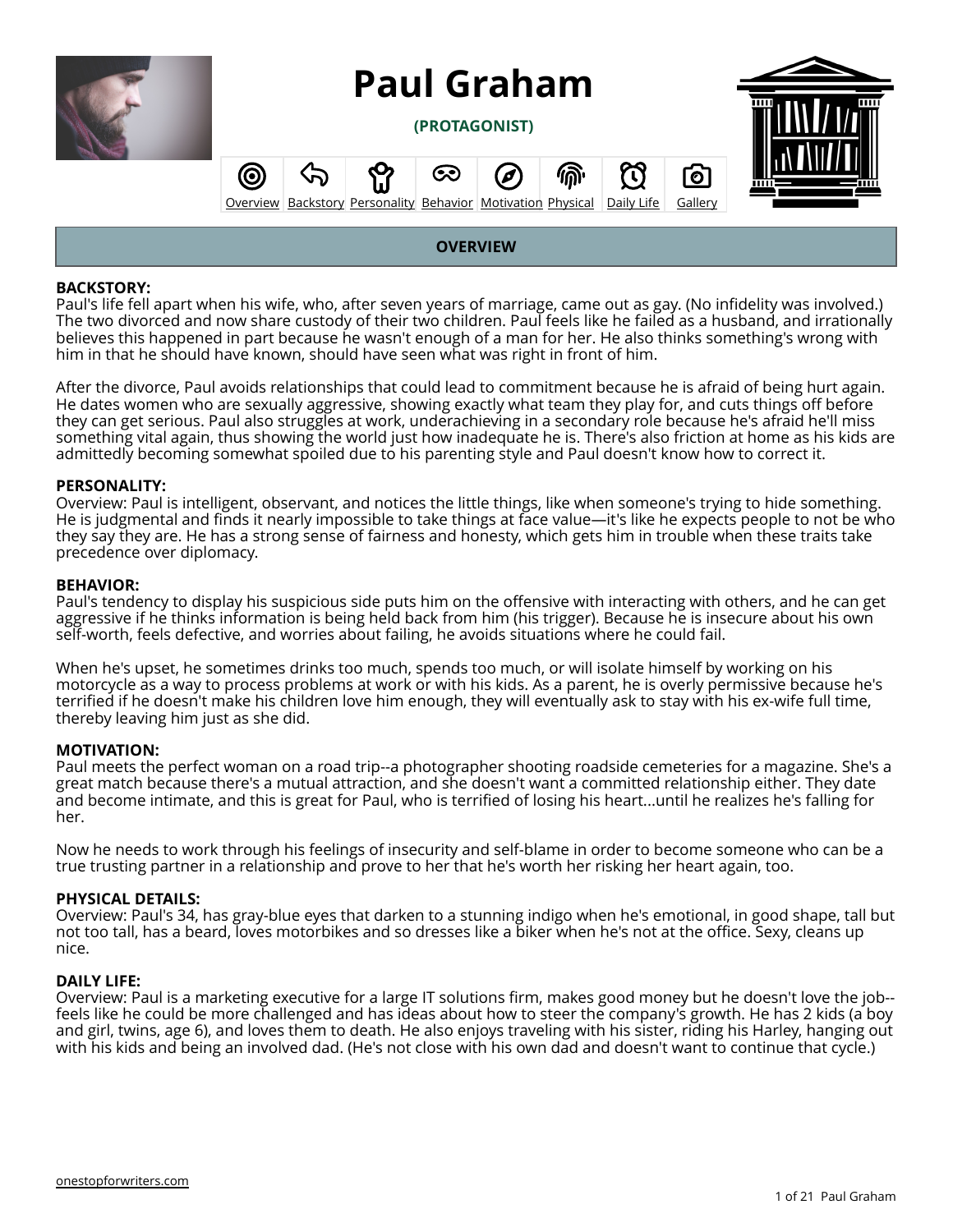<span id="page-1-0"></span>

分 **[Overview](#page-0-0) [Backstory](#page-1-0) [Personality](#page-5-0) [Behavior](#page-10-0) [Motivation](#page-13-0) [Physical](#page-16-0) [Daily Life](#page-17-0) [Gallery](#page-20-0)** 

ශ

Ø

偷

Гο

Ί.,



## **BACKSTORY**

## **WOUNDS**

## **[DISCOVERING A PARTNER'S SEXUAL ORIENTATION SECRET](https://onestopforwriters.com/wounds/128) [PRIMARY WOUND]**

#### Possible Responses

Confusion over what to tell one's children Ending the relationship at once Wanting to vent to friends but worrying about being viewed as homophobic, intolerant, or uncaring Not trusting anyone's word at face value Mistrusting even one's closest friends Dropping out of social circles one used to frequent with one's partner Avoiding new romantic relationships Choosing partners who embody a clear sexual preference (being highly macho, overtly feminine, etc.) Looking for deceit; believing that every person has a hidden agenda

Negative Attributes Inflexible, Judgmental, Paranoid

Positive Attributes Analytical, Cautious, Observant, Private

## **[BEING RAISED BY PARENTS WHO LOVED CONDITIONALLY \(FATHER\)](https://onestopforwriters.com/wounds/113)**

Possible Responses Anxiety; being filled with self-doubt Feeling one must always be a giver rather than a taker Micro-managing others to ensure optimal results Tying one's worth to achievement and success

(ල

#### Examples

When one gained accolades and awards for performances Provided one didn't cause embarrassment When one had control over one's emotions

Negative Attributes Controlling, Impatient, Insecure

Positive Attributes Efficient, Persuasive

### **BEING ABANDONED BY AN ADULT (A FRIEND'S PARENT) AT AGE 9**

Possible Responses Is mistrustful of promises Became ultra responsible Creates a false front so others will not worry (taking on the burden of worry oneself) Difficulty trusting responsibility to others

Examples

Paul's mother was in the hospital and his dad was away for work, so Paul was farmed out to a friend who turned out to be unreliable and took off for several days, leaving Paul and his friend Richard (7) to fend for themselves.

Negative Attributes Compulsive, Obsessive, Worrywart

Positive Attributes Alert, Disciplined, Vigilant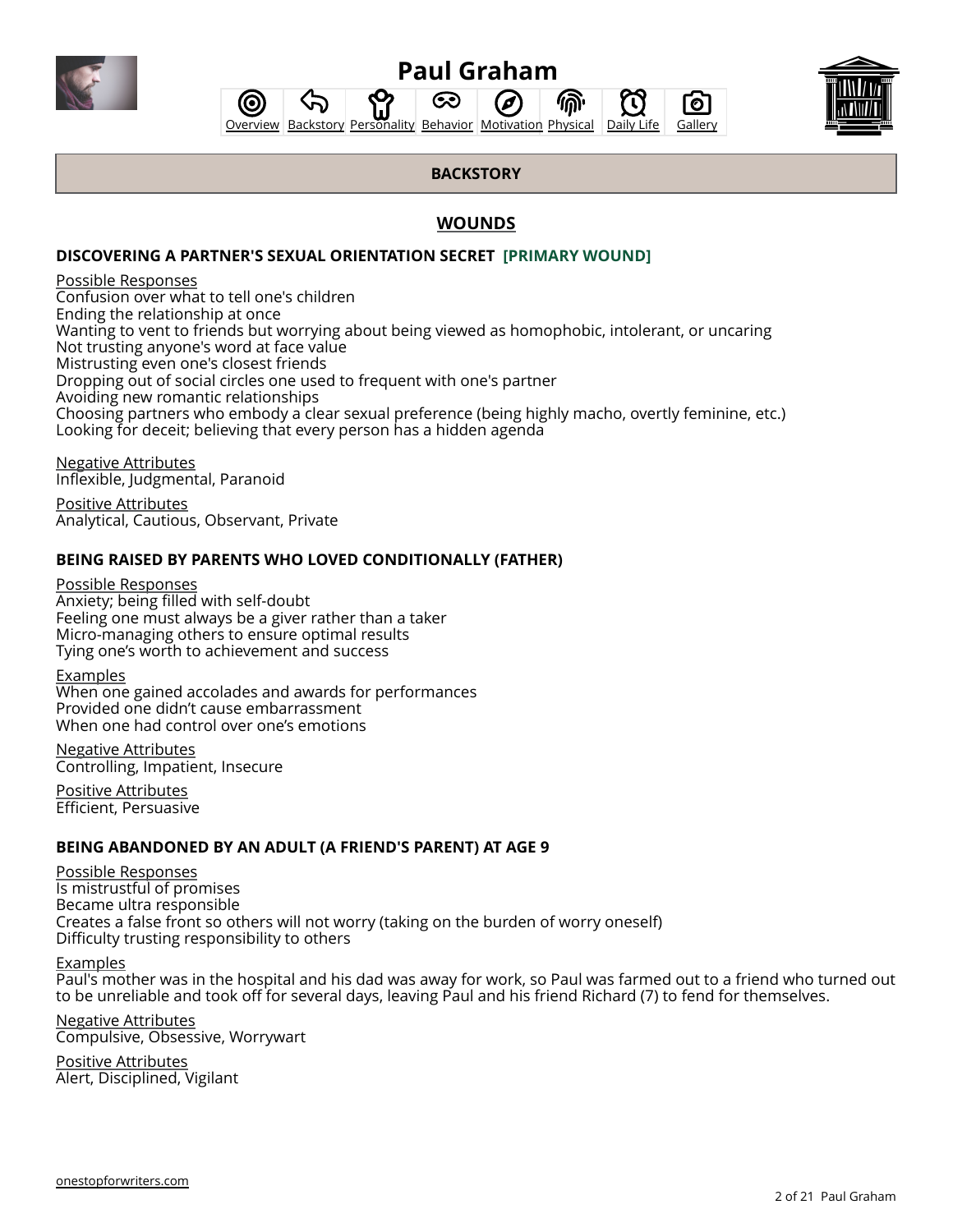

#### **Paul Graham** ෙ 偷 0 ි<br>ල ഫ **[Overview](#page-0-0) [Backstory](#page-1-0) [Personality](#page-5-0) [Behavior](#page-10-0) [Motivation](#page-13-0) [Physical](#page-16-0) [Daily Life](#page-17-0) [Gallery](#page-20-0)**



## **FEARS**

### **That their judgment and instincts are impaired [PRIMARY FEAR]**

Being the last to know Trusting the wrong person and being deceived again

## **FEAR-RELATED BEHAVIORS AND ATTITUDES**

### **What situations will the character now avoid?**

Relationships with the opposite sex that become too close Friendship with people who like to keep secrets Get-togethers involving "shared" friends with the ex Situations where he risks failure or may display weakness

#### **In what situations or settings will the character now feel threatened, unsafe, or vulnerable?**

When a date opens up and shows vulnerability (suggesting trust & possibly of a deeper connection) Situations where one has to show a sensitive side rather than a "tough guy" side "Measuring stick" situations where he could be perceived as weak, incapable, or defective

#### **How does the character hide this fear from others?**

Not letting people in, creating distance

Embracing activities and interests (sports, promiscuity, drinking, customizing his motorcycle, etc.) that makes him feel macho

Underachieving at work so he never fails

Using the kids as an excuse to not work as hard as others, taking himself out of the leadership track

#### **How does the fear impact the character's relationships with others (negatively and/or positively)?**

He ends relationships before they get serious (so no one can hurt him) He avoids showing his soft side because it leads to trust and vulnerability He becomes a pushover parent, worried his kids will love Mom more and leave him as she did

He becomes suspicious of the motives of others and questions them until he's satisfied they aren't holding something back

Having lived through a personal scandal, he avoids all gossipy groups

He is always honest and forthright with others so people know they can trust his word

### **How does the fear affect the character at work?**

He underachieves due to the worry that if he steps into a high profile position he will fail to see a problem before it's too late

He avoids risk of failure (again, he underachieves rather than puts himself out there as a leader) People walk softly around him, viewing him as touchy and micro-managing (because he's mistrustful and reactive, always expecting someone to drop another bomb on him)

#### **How has the character's fear diminished their self-esteem?**

Because he's afraid to trust the wrong person, his guard is always up. He refuses to show vulnerability to anyone, hampering meaningful connections

**LIES**

### **LIE RESULTING FROM THE PRIMARY WOUND (DISCOVERING A PARTNER'S SEXUAL ORIENTATION SECRET)**

#### **At some point, people will see that he's not worth sticking around for. [PRIMARY LIE]**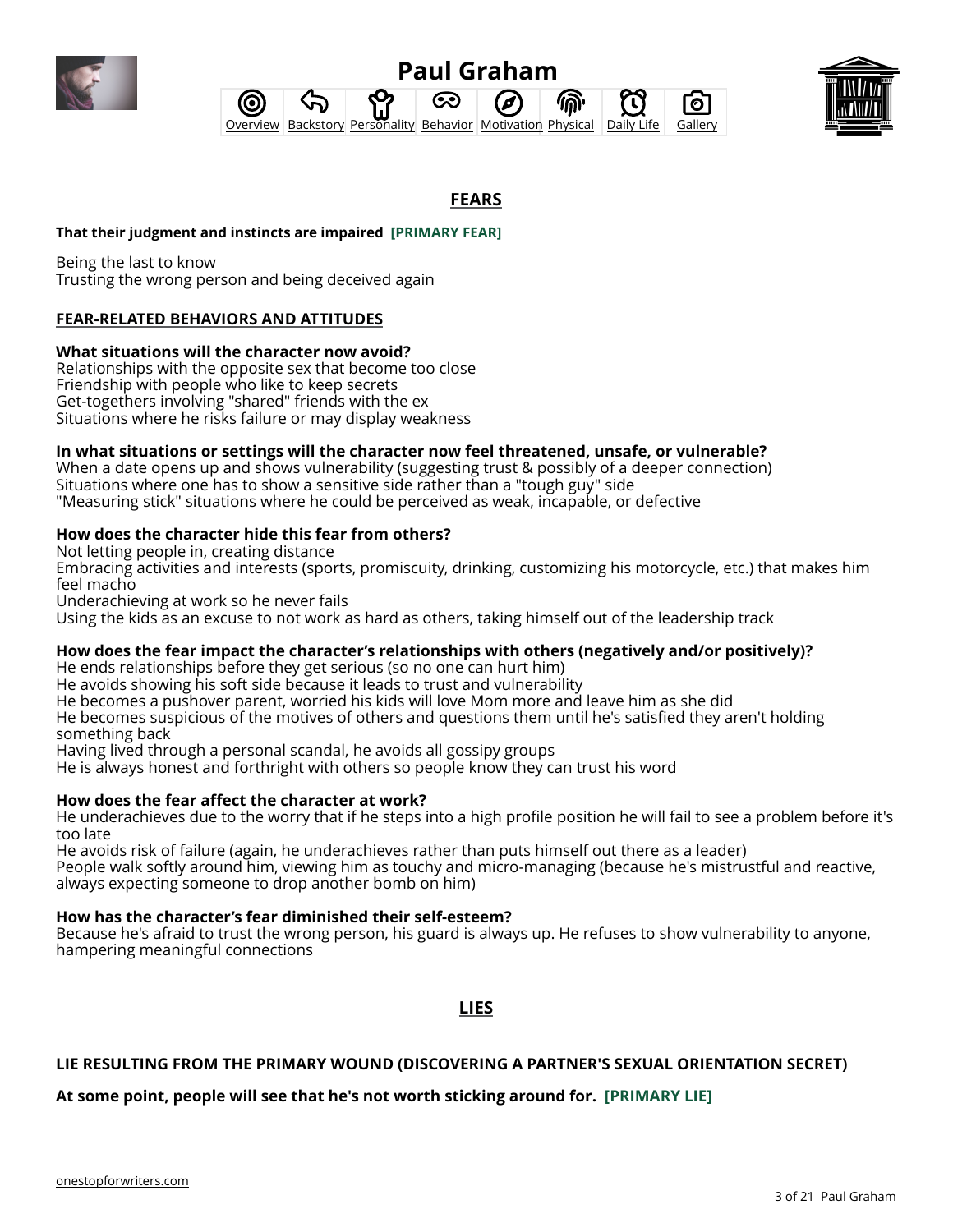





#### **LIE-RELATED BEHAVIORS AND ATTITUDES**

**Your character may also hold biased beliefs about society or the world at large (all people are selfish, marriage is a trap, etc.). If your character has these kinds of negative biases, list them here. For optimal** results, please phrase your answer as a statement in the following format: *He/She believes that* He believes that a lasting, committed relationship is a myth--at some point or one person will get tired of the other and want out

He believes that no one can ever be "enough;" people will have unrealistic expectations and always want more

#### **Why does your character believe this?**

He believes that his wife left him because he wasn't enough, he wasn't what she wanted and needed.

## **Does your character have trust issues with an individual? If so, who? Please phrase your answer as a statement in the following format:** *He/She mistrusts \_\_\_\_\_\_*

He mistrusts his ex-wife

He mistrusts people who are secretive, hold back information, or refuse to disclose their motives

#### **Mistrust manifests in many ways. What habits, behaviors, or attitudes does your character embrace due to their mistrust of any of these people or groups?**

Paul will sometimes test people, even friends, by asking questions he knows the answers to, just to see if they will reply honestly.

Paul doesn't take things at face value. He asks questions until he's satisfied no information is being withheld.

Paul assumes most people are hiding something or not being fully honest.

Paul will question his kids about his ex-wife after they spend time with her.

Paul analyzes interactions after the fact to ensure he didn't miss something important that leaves him exposed

**The lie a character believes will ultimately impact their sense of self-worth, often resulting in the disempowering belief that they're unworthy of something vital, such as love, trust, or success. This is related to the lie but also to the wounding event that caused it. What does your character secretly believe they're unworthy of? Please phrase your answer as a statement in the following format:** *He/She believes that he/she is unworthy of \_\_\_\_\_\_\_\_*

He believes he is unworthy of unconditional love.

#### **A lie that is tied to disempowering beliefs will affect the character's self-worth, leading to insecurity. When does your character feel insecure?**

He feels insecure when someone pokes fun at his masculinity

He feels insecure when his partner asks a personal question that will lead to emotional intimacy

He feels insecure when another shows interest in his current romantic partner

He feels insecure when someone clams up or changes the subject when he enters the conversation

He's insecure when someone displays greater knowledge or capabilities at work

#### **The character's lie causes them to think and behave in ways that are unbalanced or dysfunctional, often creating friction in relationships. What does this look like for your character?** Paul avoids emotional intimacy

Paul asks questions that suggests he doesn't believe what he's being told, offending friends and co-workers

Paul chooses romantic partners that he knows are not a fit long term

[onestopforwriters.com](https://onestopforwriters.com)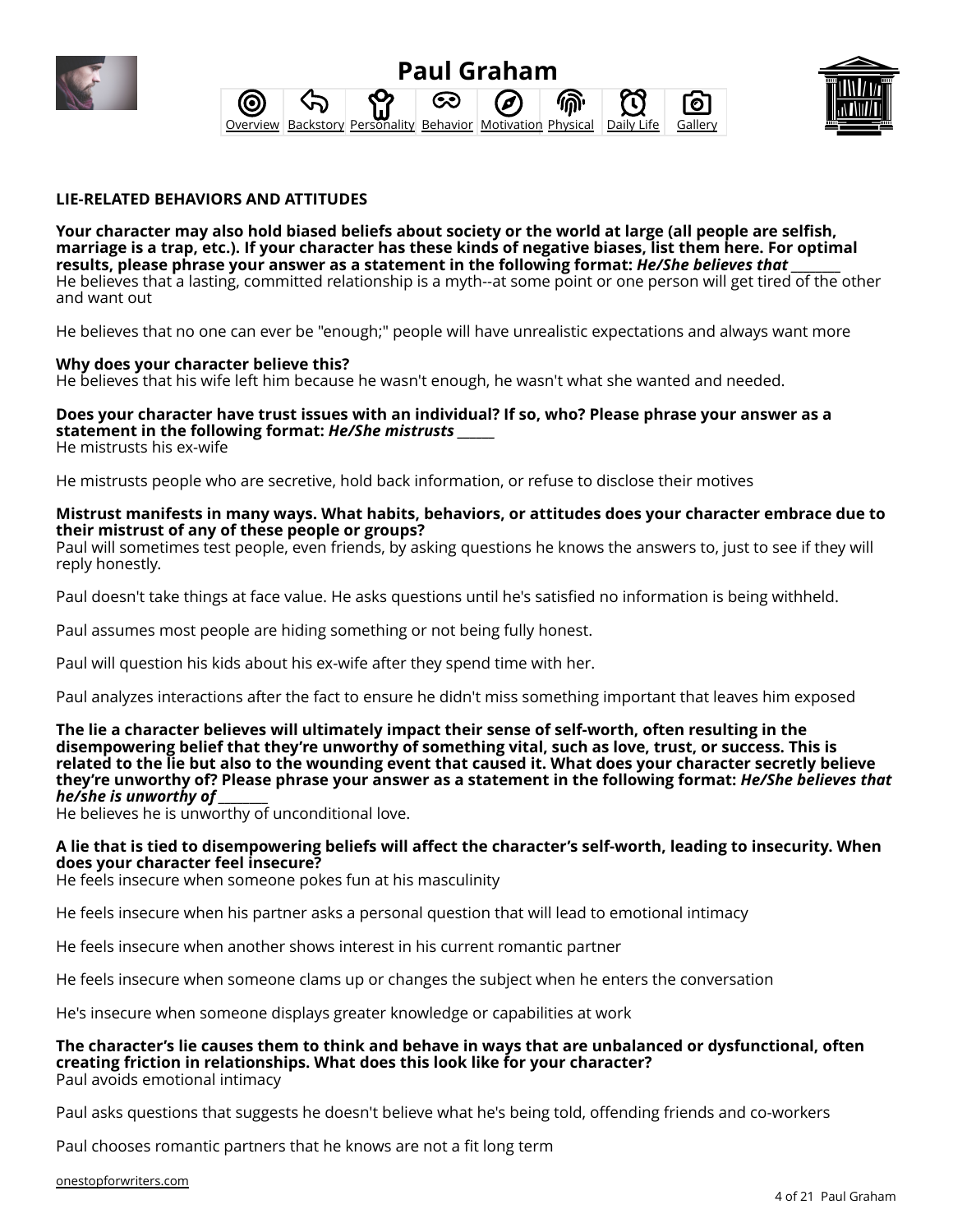





**The character's goal achievement may be hampered by dysfunctional attitudes and behaviors that show up when he or she is working with others (at work, at school, on a team, while parenting, etc.) What might this look like for your character?**

He won't take on challenges if success is uncertain, avoiding proving to everyone he doesn't measure up

He is too permissive as a parent because he's worried about not being a good enough dad and losing the love of his kids

He lets others take opportunities at work that can lead to great reward because he's afraid to stick his own neck out and risk failure

**A trigger is something that reminds your character so strongly of a past negative event that it brings on the emotions, fears, and unhealthy responses related to it. It can be something sensory (a smell, color, taste, or sound), a person, object, situation, setting, or strong emotion tied to the trauma. What situations are triggers for your character?**

He can be triggered by same-sex couples as it reminds him of the loss of his life partner

He's triggered when someone is keeping a secret

He's triggered when he catches someone in a lie

He's triggered when someone points out his flaws or shortcomings

**What does she avoid (people, situations, places, smells, emotions, etc.) because of these triggers? Please phrase your answer as a statement in the following format:** *She/He avoids \_\_\_\_\_\_\_* He avoids emotional closeness and will leave a romantic relationship before he himself can be dumped

At work, he avoids working on high profile projects where screw ups will be under a microscope

#### **How does your character overreact to these triggers? Please phrase your answer this way:** *When triggered, he/she \_\_\_\_\_*

When triggered in a relationship, he will do something to sabotage it or end it

When triggered by criticism, he grows angry and reactive.

When triggered by possible deceptiveness, he will intimidate or refuse to let the situation go until the person reveals what they were holding back

## **What behaviors or beliefs stemming from the character's lie prevent the character from living their life in** full? Please phrase your answer as a statement in the following format: *He/She is unable to*

Paul is unable to open his heart to others, fearing if he does, they will eventually see he's not a fit and leave him

He is unable to get promoted because he's always worried about failing and so avoids taking on responsibilities that will get him noticed

## **SECRETS**

Is attracted to an oblivious friend or coworker

Is dating a lot of people at once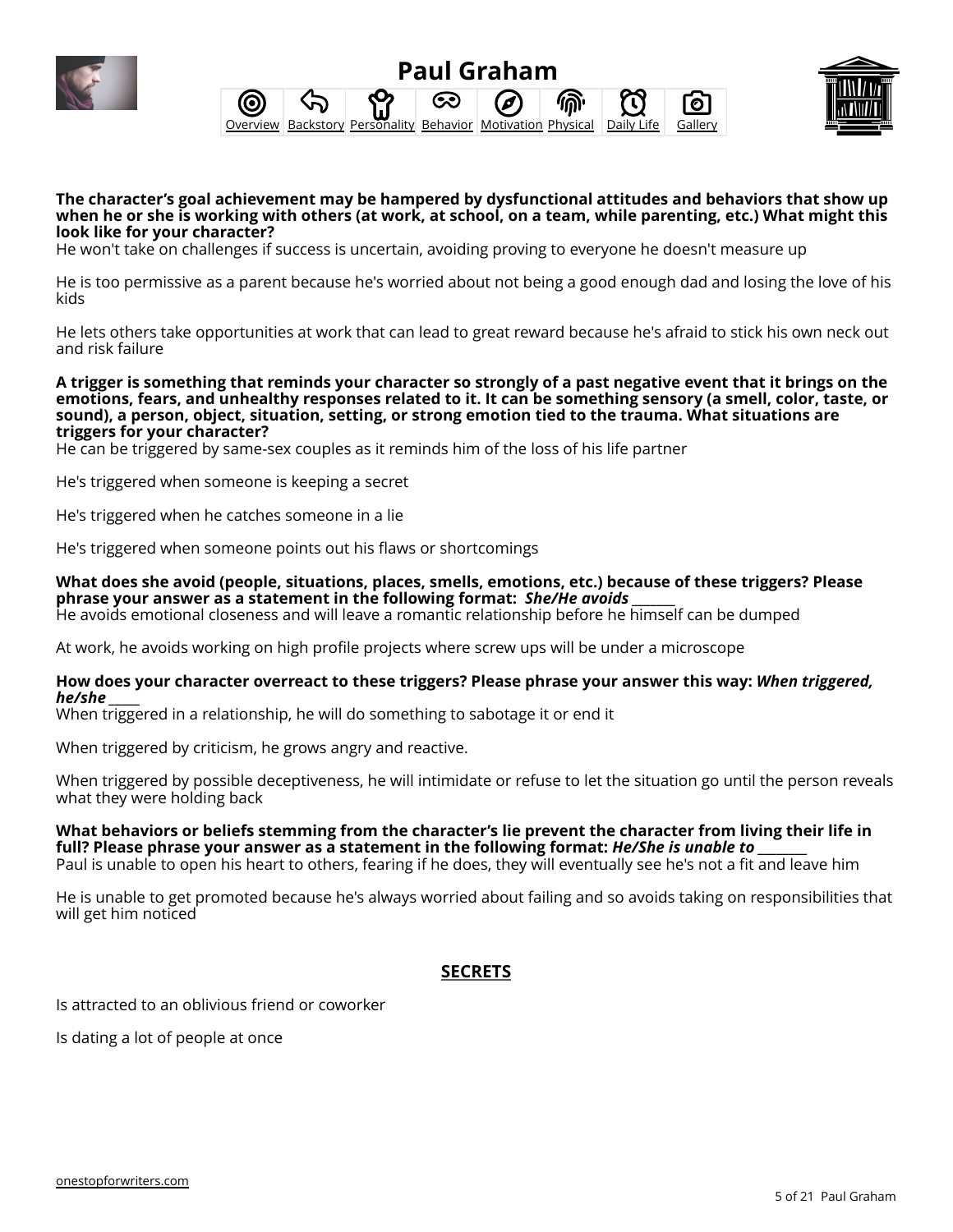<span id="page-5-0"></span>

 $\mathbf{T}$ 

Гο

ふ 偷 **[Overview](#page-0-0) [Backstory](#page-1-0) [Personality](#page-5-0) [Behavior](#page-10-0) [Motivation](#page-13-0) [Physical](#page-16-0) [Daily Life](#page-17-0) [Gallery](#page-20-0)** 

ධෙ



## **PERSONALITY**

## **POSITIVE TRAITS**

#### **VIGILANT [PRIMARY POSITIVE TRAIT]**

<u>ර</u>

Possible Causes Was let down in the past

Associated Behaviors and Attitudes Watchfulness Paying attention to the small things Being proactive; thinking about what could go wrong so one is ready for it

Associated Emotions Worry, vulnerability, determination

#### **[ANALYTICAL](https://onestopforwriters.com/positive_traits/96)**

*Skilled in thinking and reasoning; having a natural instinct to study and analyze*

Possible Causes Intelligence A fear of making mistakes

Associated Behaviors and Attitudes Asking questions Running experiments Getting hung up on the little things Reading into what people say and do Looking for patterns and cause-effect relationships Being uncomfortable with sarcasm and jokes Not being able to let something go Being honest even when it hurts Being skeptical when presented with new ideas, beliefs, or "truths" without proof Being highly observant Being able to quickly and accurately assess a situation

Associated Emotions Conflicted, insecurity, skepticism

#### **[OBSERVANT](https://onestopforwriters.com/positive_traits/53)**

*Paying careful attention (Note => Being observant refers to one's ability to notice things, while being perceptive involves the ability to understand and draw conclusions from things that have been observed. While closely related, the two traits aren't synonymous, nor do they always go hand in hand.)*

Possible Causes Nosiness A fear of missing something important

Associated Behaviors and Attitudes Noticing when someone's mood has changed Noticing details that others might miss Instantly sizing up a room upon entering Being nosy Noticing pattern breaks (a co-worker's frequent absences, keys going missing, etc.)

#### **[PRIVATE](https://onestopforwriters.com/positive_traits/63)**

*Having strong personal boundaries; preferring to keep one's affairs to oneself*

Possible Causes Fear of rejection and being hurt Having one's secrets exposed, resulting in embarrassment or humiliation Trusting the wrong person and being hurt by them [onestopforwriters.com](https://onestopforwriters.com)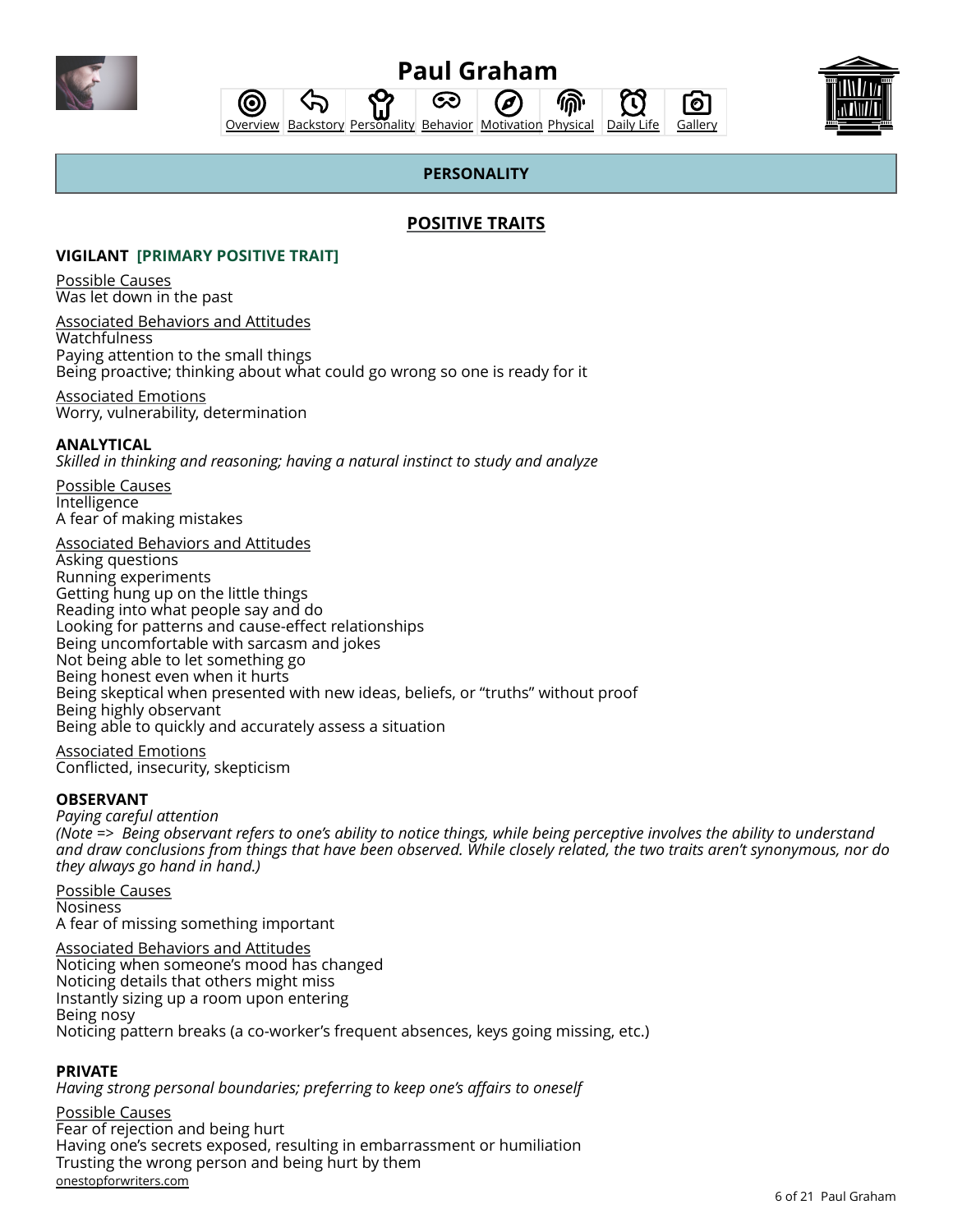

#### **Paul Graham** ふ ශ 6 偷 <u>ර</u> O Гο **[Overview](#page-0-0) [Backstory](#page-1-0) [Personality](#page-5-0) [Behavior](#page-10-0) [Motivation](#page-13-0) [Physical](#page-16-0) [Daily Life](#page-17-0) [Gallery](#page-20-0)**



A fear of being judged

Associated Behaviors and Attitudes Deflecting questions; steering conversations to less personal topics Keeping one's fears and desires to oneself Keeping things light and fun in social settings Avoiding situations where one might be vulnerable Growing anxious at the thought of letting others get close Avoiding gossips and rumormongers Not asking many questions for fear of being rude or invasive

## **[HONEST](https://onestopforwriters.com/positive_traits/34)**

*Honorable in intentions; straightforward in conduct*

Possible Causes Being hurt in the past by the concealment of truth

Associated Behaviors and Attitudes Failing to find balance and exhibiting a lack of tact Being uncomfortable with keeping secrets or knowledge from others Keeping meticulous records so as to dispel any accusation of dishonesty Looking others in the eye Viewing things in black or white Sticking to one's commitments

### **[PERSUASIVE](https://onestopforwriters.com/positive_traits/61)**

*Able to influence others by argument, entreaty, counsel, or protest*

Possible Causes Having a knack for reading people and influencing them Being passionate about a certain subject

#### Associated Behaviors and Attitudes

Paying close attention to others Reading others well Staying focused on the end result Speaking and acting with authority and confidence

Associated Emotions Determination

**[ALERT](https://onestopforwriters.com/positive_traits/13)**

**[CHARMING](https://onestopforwriters.com/positive_traits/11)**

**[FOCUSED](https://onestopforwriters.com/positive_traits/6)**

**[FRIENDLY](https://onestopforwriters.com/positive_traits/27)**

**[CAUTIOUS](https://onestopforwriters.com/positive_traits/14)**

**[HONORABLE](https://onestopforwriters.com/positive_traits/35)**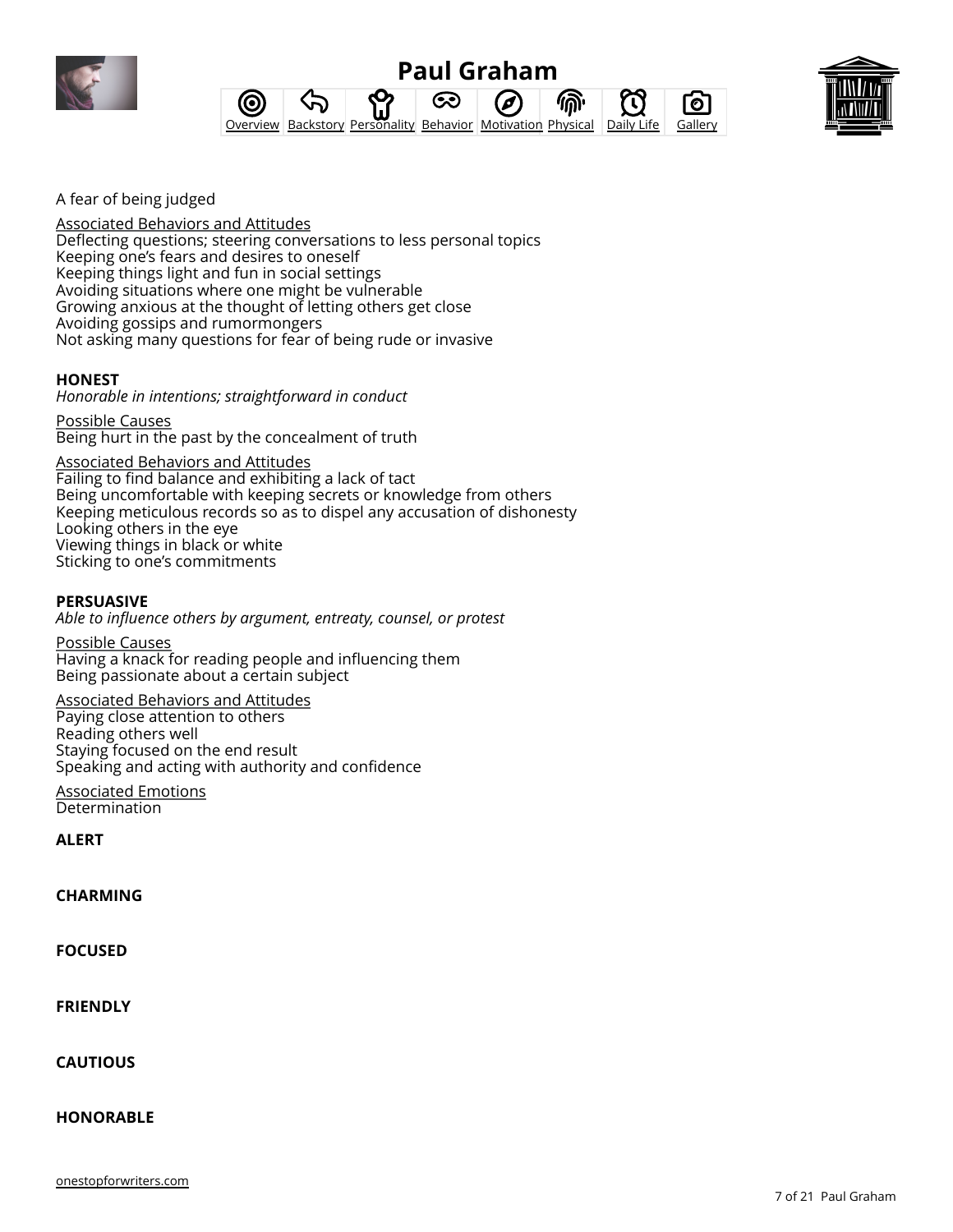





## **INFLUENTIAL FACTORS (POSITIVE TRAITS)**

#### **Positive Influencers and Role Models**

A mother who shielded Paul from her struggle with chronic illness encouraged him to not settle and instead reach for what would make him happy.

His childhood friend George stuck by him even when kids at school turned on him, teaching him the value of friendship and loyalty.

A janitor at Paul's university taught him to be true to himself and not worry too much about what others thought. This gave Paul the courage to change majors and pursue business management instead of teaching.

### **Past Achievements and Sources of Pride**

Working several jobs during and after university and paying off all his student loans in 3 years.

Getting his MBA in business management.

His daughter (Micah) and son (Matthew), six-year-old twins.

#### **Ethics and Values**

Paul believes that loyalty is one of the greatest gifts you can give someone and that loved ones are worth going to the mat for. He also believes in being forthright and treating people fairly and will put this ahead of ambition (sometimes to his own detriment).

#### **Environmental Contributors**

Paul grew up in a family that always struggled for money, so he's determined to give his kids an easier life, providing what they need (and want, within reason, so their memories of childhood are happy ones). He also had an absentee dad who was working all the time and demanded perfection, so he makes an extra-strong effort to be involved in his kids' interests (coaching, taking them to practice or a gymnastics club, teaching them how to swim, etc.). Very hands on.

## **NEGATIVE TRAITS**

### **[CYNICAL](https://onestopforwriters.com/negative_traits/13) [PRIMARY FLAW]**

Possible Causes A past betrayal

Associated Behaviors and Attitudes Not expecting people to follow through Expecting things to not last (like a marriage) and promises to be broken Looking for someone to blame when something goes wrong Expecting people to break their promises Difficulty with change

**[INFLEXIBLE](https://onestopforwriters.com/negative_traits/94)** *Immovable in will or purpose*

Possible Causes Insecurity

Associated Behaviors and Attitudes Seeing things as right or wrong, with no gray area Close-mindedness Beliefs that are resolute Being easily irritated or overwhelmed

### **[JUDGMENTAL](https://onestopforwriters.com/negative_traits/45)**

*Inclined to judge harshly and unfavorably* [onestopforwriters.com](https://onestopforwriters.com)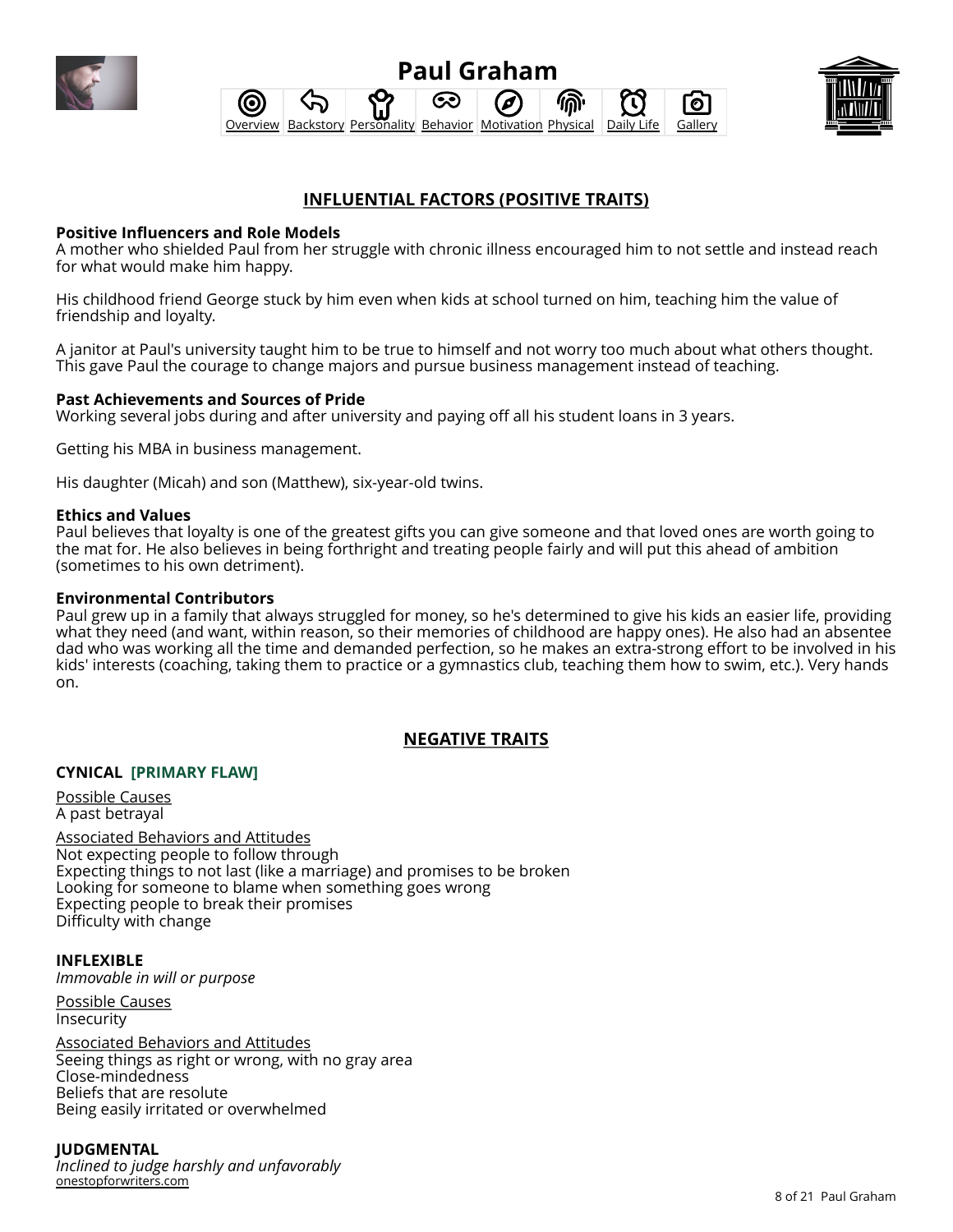

#### **Paul Graham** ෙ 偷 0 ි<br>ල **[Overview](#page-0-0) [Backstory](#page-1-0) [Personality](#page-5-0) [Behavior](#page-10-0) [Motivation](#page-13-0) [Physical](#page-16-0) [Daily Life](#page-17-0) [Gallery](#page-20-0)**



Possible Causes Firmly believing in black and white, wrong and right Guilt or shame (needing to divert the focus from oneself to others) Insecurity; judging someone who has the same weaknesses as oneself

Associated Behaviors and Attitudes Making snap judgments about others Focusing on people's flaws rather than on their attributes Intolerance for mistakes Perfectionism Assuming the worst of others

Associated Emotions Annoyance, insecurity, defensiveness

### **[INSECURE](https://onestopforwriters.com/negative_traits/41)**

*Lacking confidence and surety*

Possible Causes Abuse, neglect, or abandonment Failure A fear of rejection Having a dysfunctional relationship with one or both parents

Associated Behaviors and Attitudes

Overcompensating for insecurities by focusing on other areas Comparing oneself to others and feeling inferior Blaming oneself when bad things happen Worrying about what other people think Entering into unhealthy relationships Seeking acceptance through unhealthy measures Self-destructive behaviors (drug use, engaging in unprotected sex, developing an eating disorder, etc.)

Associated Emotions Doubt, loneliness

## **INFLUENTIAL FACTORS (NEGATIVE TRAITS)**

### **Abusive Caregivers, Negative Influencers, and Bad Role Models**

Paul's workaholic and often-absent father made him feel like he wasn't supported. His dad also only showed affection when he accomplished something exceptional (conditional love).

A wife who kept a secret that left Paul feeling duped

Kids at school who bullied Paul because he didn't fit in financially (the poor kid) and his parents never came to school events (plays, art night, baseball games, etc.)

### **Experiences that Were Unjust or Unfair**

Having a mother with a chronic illness who could rarely venture out—meaning, she couldn't be there to support Paul in his important moments and witness his achievements

Being treated differently as a kid because of the clothes he wore and where he lived

#### **Painful Memories**

Missing a championship baseball game because his dad didn't get home from his business trip in time to drive him to the city where the final game was held

His mother passing away when Paul was only twenty

His wife revealing she was gay, and telling him she knew even before marriage but didn't tell Paul because she [onestopforwriters.com](https://onestopforwriters.com)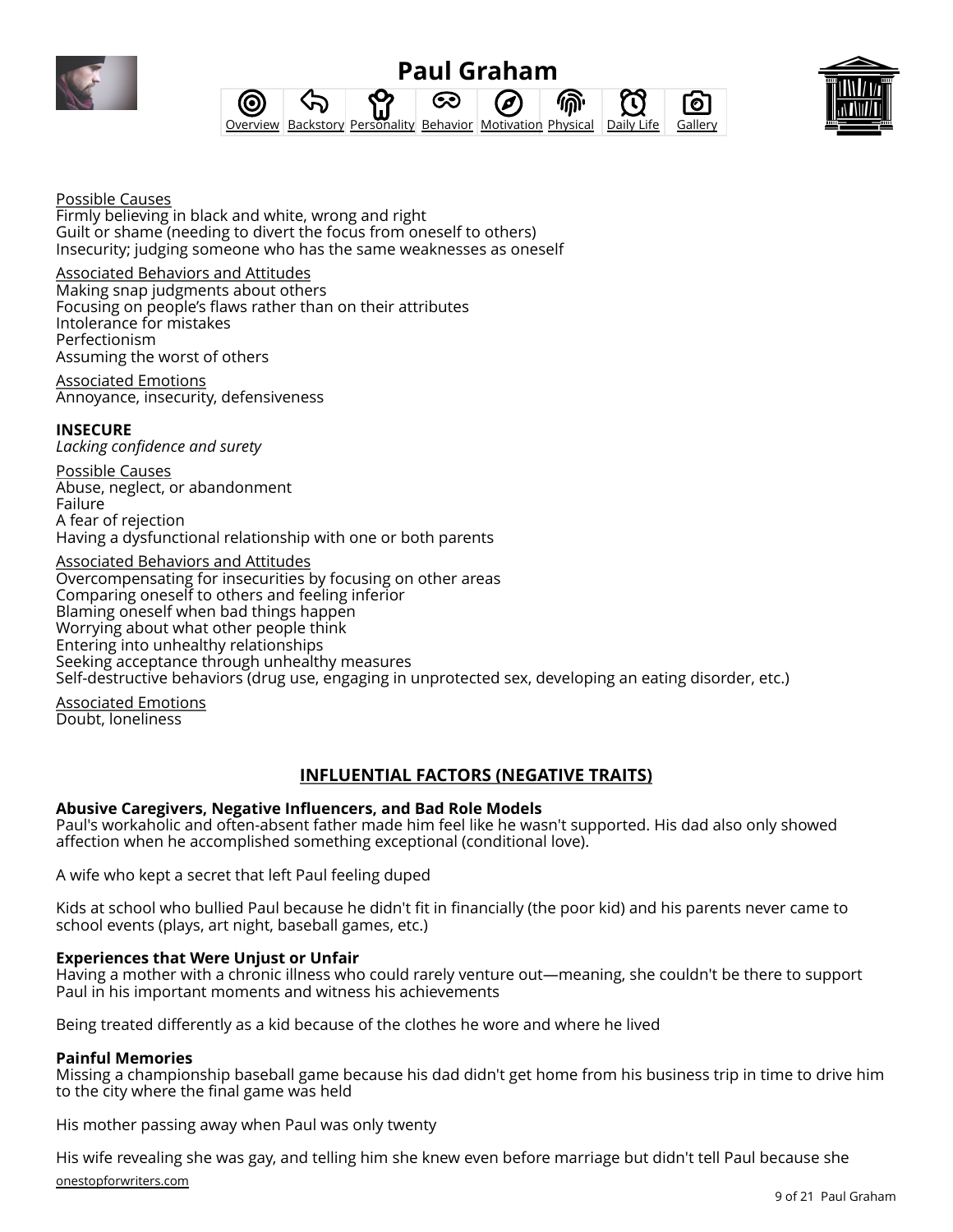





wasn't ready to accept it herself

#### **Negative Life Lessons**

When most of his friends turned on him as a kid because they wanted to be more popular, he learned that people are fickle and will throw you under the bus to get ahead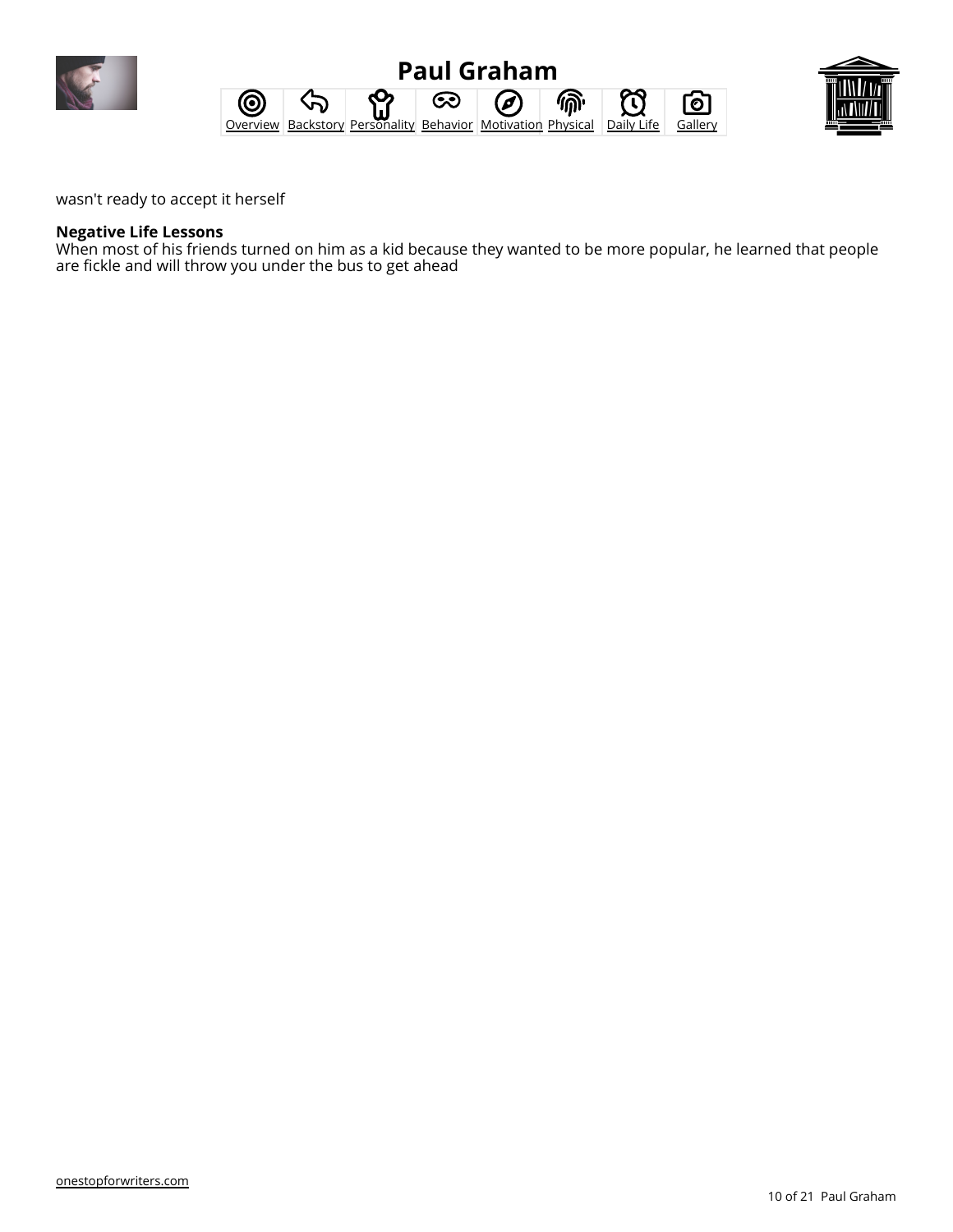<span id="page-10-0"></span>

 $\mathcal{D}$ 



<u>ර</u>

 $\hat{\varphi}$ [Overview](#page-0-0) [Backstory](#page-1-0) [Personality](#page-5-0) [Behavior](#page-10-0) [Motivation](#page-13-0) [Physical](#page-16-0) [Daily Life](#page-17-0) [Gallery](#page-20-0) ⋒  $\mathfrak{O}$  $\circledcirc$ 

 $\odot$ 

## **BEHAVIOR**

## **CORE BEHAVIORS**

| <b>POSITIVE TRAITS</b>                                                                                                                                                                                                                                                                                                                                                                                                                                                            | <b>NEGATIVE TRAITS</b>                                                                                                                                                                                                                                                                                                                                                                                       |
|-----------------------------------------------------------------------------------------------------------------------------------------------------------------------------------------------------------------------------------------------------------------------------------------------------------------------------------------------------------------------------------------------------------------------------------------------------------------------------------|--------------------------------------------------------------------------------------------------------------------------------------------------------------------------------------------------------------------------------------------------------------------------------------------------------------------------------------------------------------------------------------------------------------|
| <b>VIGILANT [PRIMARY]</b>                                                                                                                                                                                                                                                                                                                                                                                                                                                         | <b>CYNICAL [PRIMARY]</b>                                                                                                                                                                                                                                                                                                                                                                                     |
| Watchfulness<br>Paying attention to the small things<br>Being proactive; thinking about what could go wrong so<br>one is ready for it                                                                                                                                                                                                                                                                                                                                             | Not expecting people to follow through<br>Expecting things to not last (like a marriage) and promises<br>to be broken<br>Looking for someone to blame when something goes<br>wrong<br><b>Expecting people to break their promises</b><br>Difficulty with change                                                                                                                                              |
| <b>ANALYTICAL</b>                                                                                                                                                                                                                                                                                                                                                                                                                                                                 | <b>INFLEXIBLE</b>                                                                                                                                                                                                                                                                                                                                                                                            |
| Asking questions<br>Running experiments<br>Getting hung up on the little things<br>Reading into what people say and do<br>Looking for patterns and cause-effect relationships<br>Being uncomfortable with sarcasm and jokes<br>Not being able to let something go<br>Being honest even when it hurts<br>Being skeptical when presented with new ideas, beliefs, or<br>"truths" without proof<br>Being highly observant<br>Being able to quickly and accurately assess a situation | Seeing things as right or wrong, with no gray area<br>Close-mindedness<br>Beliefs that are resolute<br>Being easily irritated or overwhelmed                                                                                                                                                                                                                                                                 |
| <b>OBSERVANT</b>                                                                                                                                                                                                                                                                                                                                                                                                                                                                  | <b>JUDGMENTAL</b>                                                                                                                                                                                                                                                                                                                                                                                            |
| Noticing when someone's mood has changed<br>Noticing details that others might miss<br>Instantly sizing up a room upon entering<br>Being nosy<br>Noticing pattern breaks (a co-worker's frequent absences,<br>keys going missing, etc.)                                                                                                                                                                                                                                           | Making snap judgments about others<br>Focusing on people's flaws rather than on their attributes<br>Intolerance for mistakes<br>Perfectionism<br>Assuming the worst of others                                                                                                                                                                                                                                |
| <b>PRIVATE</b>                                                                                                                                                                                                                                                                                                                                                                                                                                                                    | <b>INSECURE</b>                                                                                                                                                                                                                                                                                                                                                                                              |
| Deflecting questions; steering conversations to less personal<br>topics<br>Keeping one's fears and desires to oneself<br>Keeping things light and fun in social settings<br>Avoiding situations where one might be vulnerable<br>Growing anxious at the thought of letting others get close<br>Avoiding gossips and rumormongers<br>Not asking many questions for fear of being rude or invasive                                                                                  | Overcompensating for insecurities by focusing on other areas<br>Comparing oneself to others and feeling inferior<br>Blaming oneself when bad things happen<br>Worrying about what other people think<br>Entering into unhealthy relationships<br>Seeking acceptance through unhealthy measures<br>Self-destructive behaviors (drug use, engaging in unprotected<br>sex, developing an eating disorder, etc.) |
| <b>HONEST</b>                                                                                                                                                                                                                                                                                                                                                                                                                                                                     |                                                                                                                                                                                                                                                                                                                                                                                                              |
| Failing to find balance and exhibiting a lack of tact<br>Being uncomfortable with keeping secrets or knowledge from<br>others<br>Keeping meticulous records so as to dispel any accusation of<br>dishonesty<br>Looking others in the eye<br>Viewing things in black or white<br>Sticking to one's commitments                                                                                                                                                                     |                                                                                                                                                                                                                                                                                                                                                                                                              |
| <b>PERSUASIVE</b>                                                                                                                                                                                                                                                                                                                                                                                                                                                                 |                                                                                                                                                                                                                                                                                                                                                                                                              |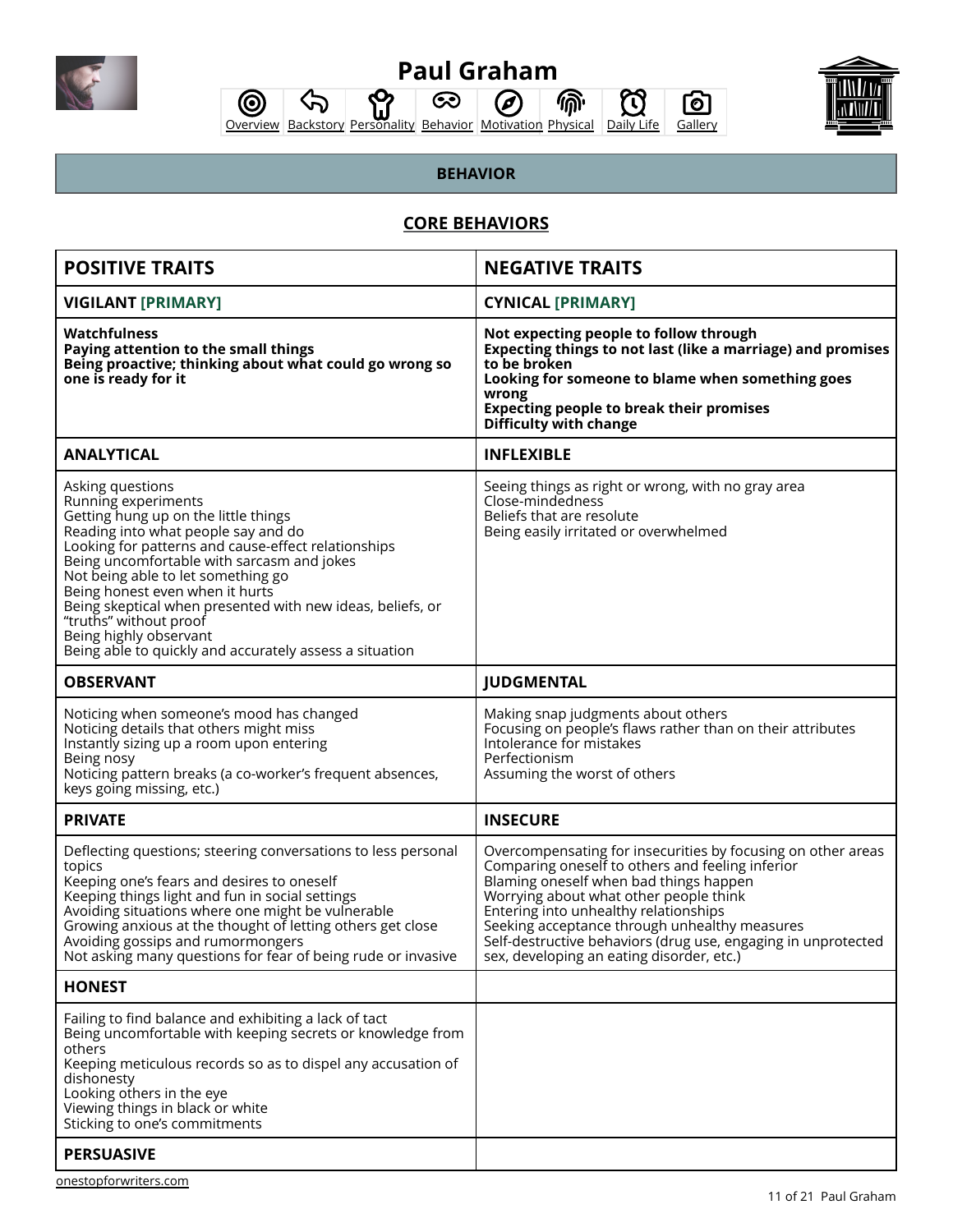

#### **Paul Graham** ෙ 0 偷 ි<br>ල **[Overview](#page-0-0) [Backstory](#page-1-0) [Personality](#page-5-0) [Behavior](#page-10-0) [Motivation](#page-13-0) [Physical](#page-16-0) [Daily Life](#page-17-0) [Gallery](#page-20-0)**



| <b>POSITIVE TRAITS</b>                                                                                                                            | <b>NEGATIVE TRAITS</b> |
|---------------------------------------------------------------------------------------------------------------------------------------------------|------------------------|
| Paying close attention to others<br>Reading others well<br>Staying focused on the end result<br>Speaking and acting with authority and confidence |                        |
| <b>ALERT</b>                                                                                                                                      |                        |
| <b>CHARMING</b>                                                                                                                                   |                        |
| <b>FOCUSED</b>                                                                                                                                    |                        |
| <b>FRIENDLY</b>                                                                                                                                   |                        |
| <b>CAUTIOUS</b>                                                                                                                                   |                        |
| <b>HONORABLE</b>                                                                                                                                  |                        |

## **EMOTIONAL RANGE**

#### **When Idle**

Likes to surf travel websites for vacation spots, look up motorcycle parts and accessories, and watch videos on motorbike maintenance

### **When Stressed**

Raises the voice, lashes out, makes accusations

#### **When Exhausted**

Gives in to the kids and lets them have their way. Tries to retreat into his own space. Becomes irritable and sensitive to noises or people who don't observe social cues (that someone wants to leave, is tired. or doesn't want to discuss something, etc.)

#### **When Inebriated**

Grows really amorous and confident, becomes more touchy-feely with women, lets his humor loose

#### **When Anxious**

Jumps to conclusions, thinks about all the ways something can go wrong, and worries he will not handle any problems that come up the right way

#### **When Distracted**

Forgets where he puts things, loses track of time (and if he is late or drops the ball because of it, feels incredibly guilty and inadequate)

#### **When Feeling the Pull of Attraction**

Rushes into the physical to avoid having to be vulnerable by sharing meaningful personal details

#### **When Aroused**

Encourages skin-to-skin contact to rush things along, likes the female to take control, is suggestive and playful

#### **Reserved or Expressive**

Demonstrative

### **Quick to Anger**

Yes

#### **What Does It Take to Provoke the Character?**

Anything that suggests a breach in trust. He hates not being in the know, so if he suspects someone is holding back,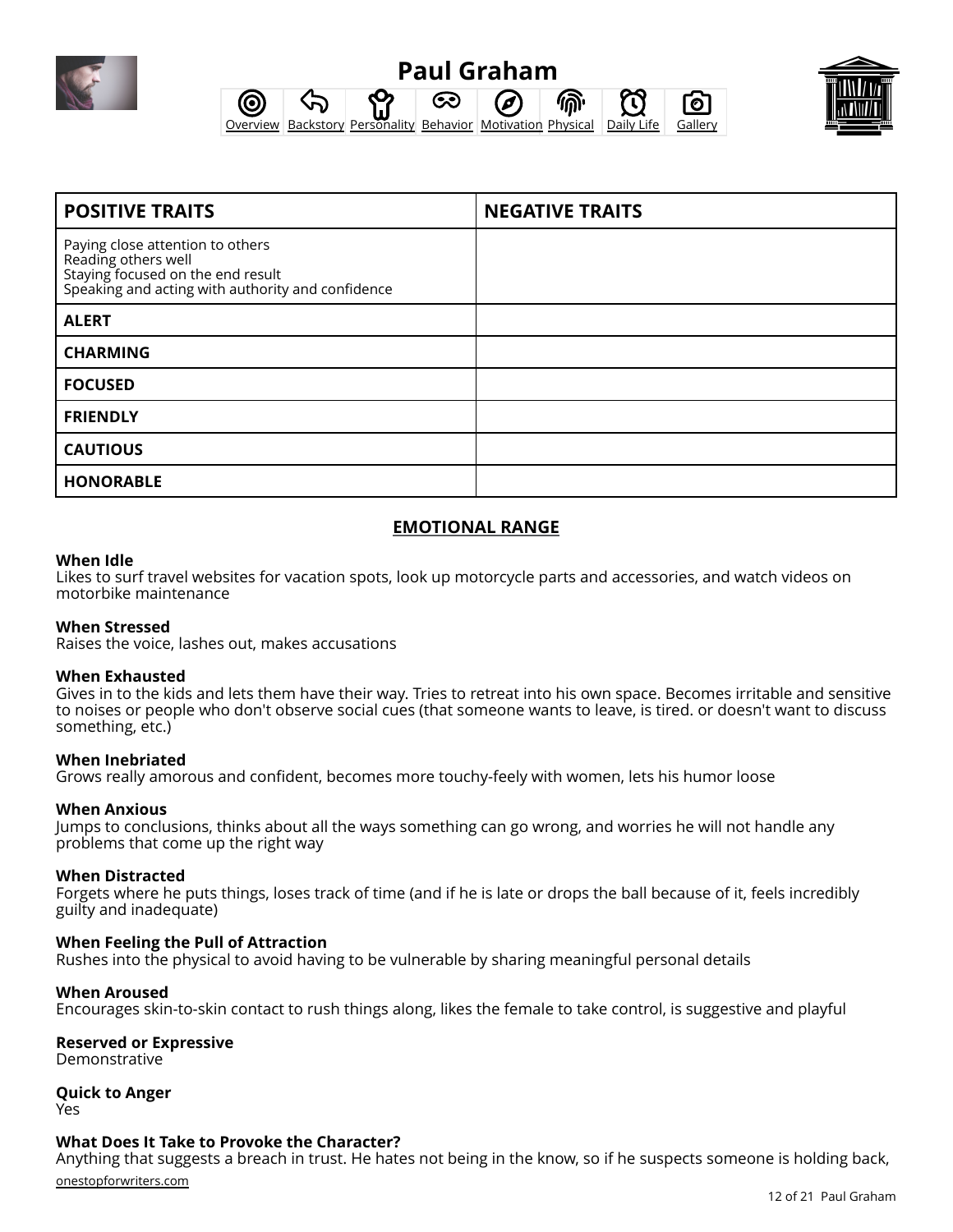





lying, or avoiding a topic, it triggers him and he will push until that person gives up what they know.

#### **Will Overreact When**

People acting secretive, even if it's for a good reason (such as the intent to surprise). Paul hates surprises.

#### **Is in Denial About**

Missing a deep, committed relationship with someone. He believes he's fine being single.

#### **Negative Coping Mechanisms**

Self-medicating (through drugs, alcohol, sleep aids, etc.) Denial or repression Avoiding the past event and anything associated with it Burying one's emotions Keeping relationships superficial Manipulation Distorted thinking

#### **Positive Coping Mechanisms**

Embracing responsibility Making a list of things to look forward to Learning a new skill to celebrate a small achievement Volunteering (focusing on others rather than on oneself)

#### **Uncomfortable Emotions**

[Acceptance](https://onestopforwriters.com/emotions/89), [Disillusionment](https://onestopforwriters.com/emotions/67), [Gratitude,](https://onestopforwriters.com/emotions/81) [Hopefulness](https://onestopforwriters.com/emotions/30), [Loneliness,](https://onestopforwriters.com/emotions/20) [Love](https://onestopforwriters.com/emotions/38), [Vulnerability](https://onestopforwriters.com/emotions/65)

## **QUIRKS**

Always arrives early Refuses to borrow anything from anyone Loves tacky lamps Has to stop and talk to anyone with a motorcycle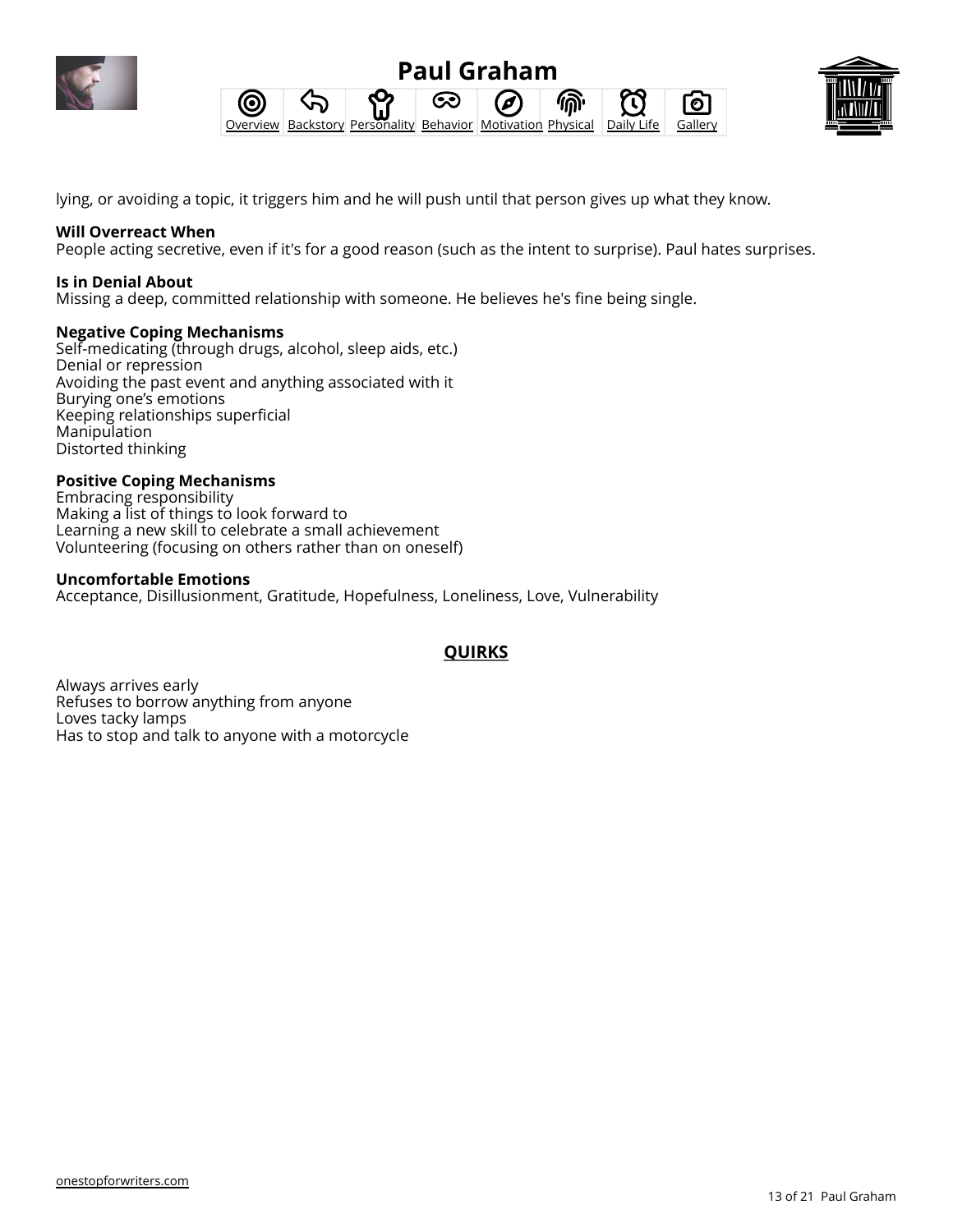<span id="page-13-0"></span>



ධෙ



ි<br>ල

## **MOTIVATION**

## **OUTER MOTIVATION**

#### **[FINDING A LIFELONG PARTNER](https://onestopforwriters.com/character_motivations/13) [PRIMARY OUTER MOTIVATION]**

(O

What's at Stake If the Goal Is Not Achieved Feeling unfulfilled **[PRIMARY STAKE]**

Forms This Might Take Finding true, never-ending romantic love

Talents and Skills That Will Help This Character Achieve This Goal Good listening skills, empathy, making people laugh, reading people

#### **[TRYING TO SUCCEED WHERE ONE HAS PREVIOUSLY FAILED](https://onestopforwriters.com/character_motivations/34)**

Forms This Might Take To obtain a desired promotion in the company

Talents and Skills That Will Help This Character Achieve This Goal A knack for making money, exceptional memory, good listening skills, reading people, strategic thinking, charm, gaining the trust of others

### **INNER MOTIVATION**

**Unmet Need (General):** Love and Belonging

**Unmet Need (Specific):** To experience romantic love

### **CHANGE ARC BLUEPRINT**

My character was hurt as a result of *[Discovering a partner's sexual orientation secret](https://onestopforwriters.com/wounds/128)* (Wound). In the aftermath, they internalized this hurt and may even believe it happened in part due to their poor choices or because they are somehow defective, unworthy or weak [\(Disempowering Beliefs\).](https://onestopforwriters.com/cbt_terminology#disempowering_beliefs) The spiral of negative thinking and/or mistrust is what led them to believe that *At some point, people will see that he's not worth sticking around for.* (The Lie). This lie, the fear of being hurt again, and the character's resulting decisions and actions caused a deficit in the area of a vital human need: *Love and Belonging*.

The unmet need either leads to a critical problem that must be solved or it creates a hole of dissatisfaction, which, over time, has grown into a deep, painful void that they can no longer ignore. The desire to meet this need becomes my character's Inner Motivation and pushes them to pursue a goal of *[Finding a lifelong partner](https://onestopforwriters.com/character_motivations/13)* (Outer Motivation) or more specifically: *Finding true, never-ending romantic love*.

In my character's circumstances, the yearning for *Love and Belonging* (Unmet Need) specifically means they want *To experience romantic love*. This and what will happen if they do not act - *Feeling unfulfilled* (The Stakes) - push them onward.

To achieve this goal, the character will face many obstacles, but the biggest comes from within: the Fatal Flaw, which is their dysfunctional go-to approach for solving life's problems. (The fatal flaw has a Mental Component and a Behavioral Component).

Until now, this flawed approach to navigating life's challenges seems to have worked for the character, but in the case of this goal, it does not. In fact, it is tripping them up and making the goal harder to obtain. Once the character recognizes this fact, they can choose a better way to approach their problems. This, along with the internal growth achieved by working through past trauma in a healthy way, will allow them to succeed.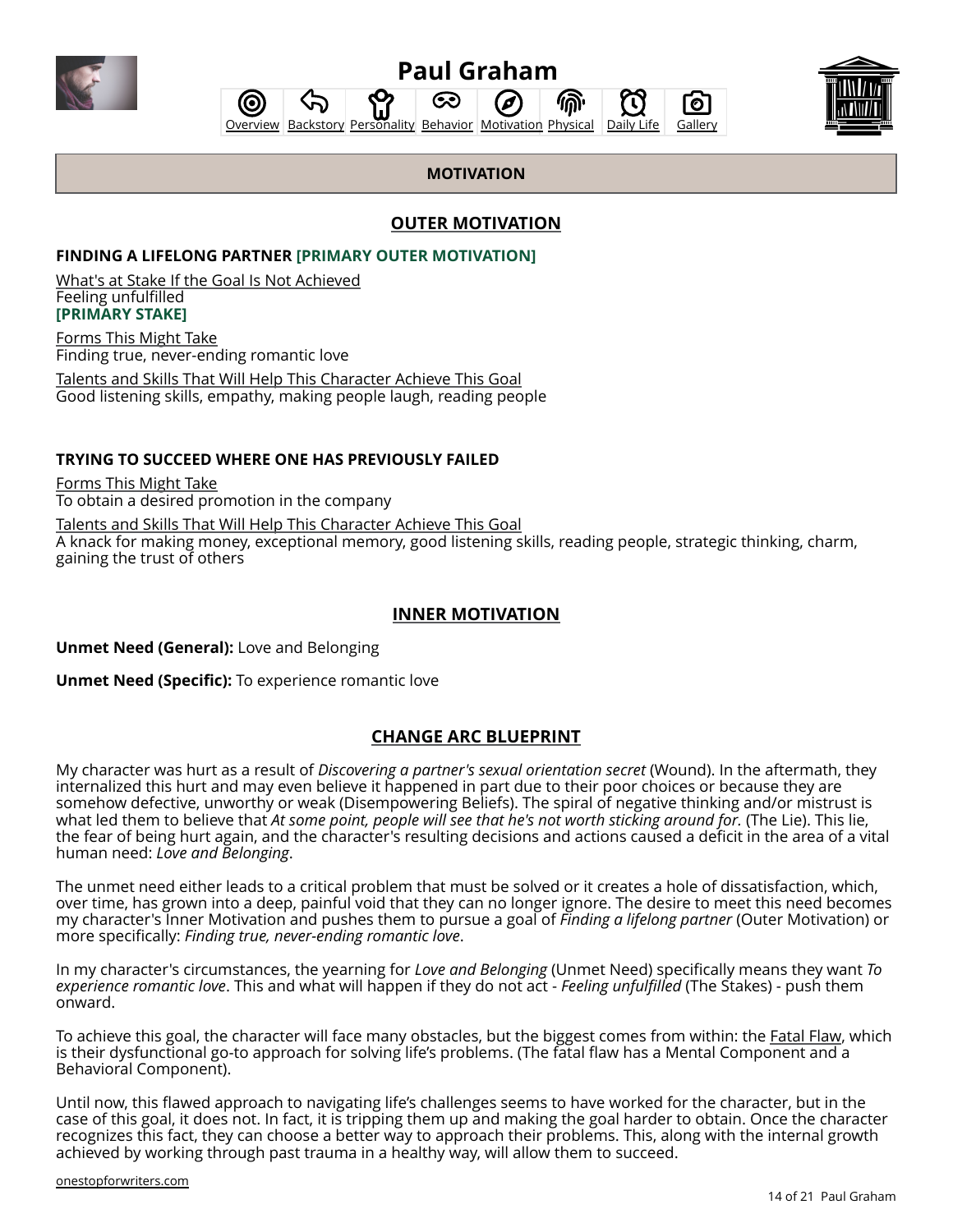





## **EMOTIONAL SHIELDING**

**The Lie Resulting from the Primary Wound:** At some point, people will see that he's not worth sticking around for.

## **The Primary Flaw Tripping the Character Up:** Cynical

#### **Lie-Related Behaviors and Attitudes:**

He believes that a lasting, committed relationship is a myth--at some point or one person will get tired of the other and want out

He believes that no one can ever be "enough;" people will have unrealistic expectations and always want more He believes that his wife left him because he wasn't enough, he wasn't what she wanted and needed.

He mistrusts his ex-wife

He mistrusts people who are secretive, hold back information, or refuse to disclose their motives Paul will sometimes test people, even friends, by asking questions he knows the answers to, just to see if they will reply honestly.

Paul doesn't take things at face value. He asks questions until he's satisfied no information is being withheld. Paul assumes most people are hiding something or not being fully honest.

Paul will question his kids about his ex-wife after they spend time with her.

Paul analyzes interactions after the fact to ensure he didn't miss something important that leaves him exposed He believes he is unworthy of unconditional love.

He feels insecure when someone pokes fun at his masculinity

He feels insecure when his partner asks a personal question that will lead to emotional intimacy

He feels insecure when another shows interest in his current romantic partner

He feels insecure when someone clams up or changes the subject when he enters the conversation

He's insecure when someone displays greater knowledge or capabilities at work

Paul avoids emotional intimacy

Paul asks questions that suggests he doesn't believe what he's being told, offending friends and co-workers Paul chooses romantic partners that he knows are not a fit long term

He won't take on challenges if success is uncertain, avoiding proving to everyone he doesn't measure up

He is too permissive as a parent because he's worried about not being a good enough dad and losing the love of his kids

He lets others take opportunities at work that can lead to great reward because he's afraid to stick his own neck out and risk failure

He can be triggered by same-sex couples as it reminds him of the loss of his life partner

He's triggered when someone is keeping a secret

He's triggered when he catches someone in a lie

He's triggered when someone points out his flaws or shortcomings

He avoids emotional closeness and will leave a romantic relationship before he himself can be dumped

At work, he avoids working on high profile projects where screw ups will be under a microscope

When triggered in a relationship, he will do something to sabotage it or end it

When triggered by criticism, he grows angry and reactive.

When triggered by possible deceptiveness, he will intimidate or refuse to let the situation go until the person reveals what they were holding back

Paul is unable to open his heart to others, fearing if he does, they will eventually see he's not a fit and leave him He is unable to get promoted because he's always worried about failing and so avoids taking on responsibilities that will get him noticed

### **Flaw-Related Behaviors and Attitudes:**

Seeing things as right or wrong, with no gray area Close-mindedness Beliefs that are resolute Being easily irritated or overwhelmed Making snap judgments about others Focusing on people's flaws rather than on their attributes Intolerance for mistakes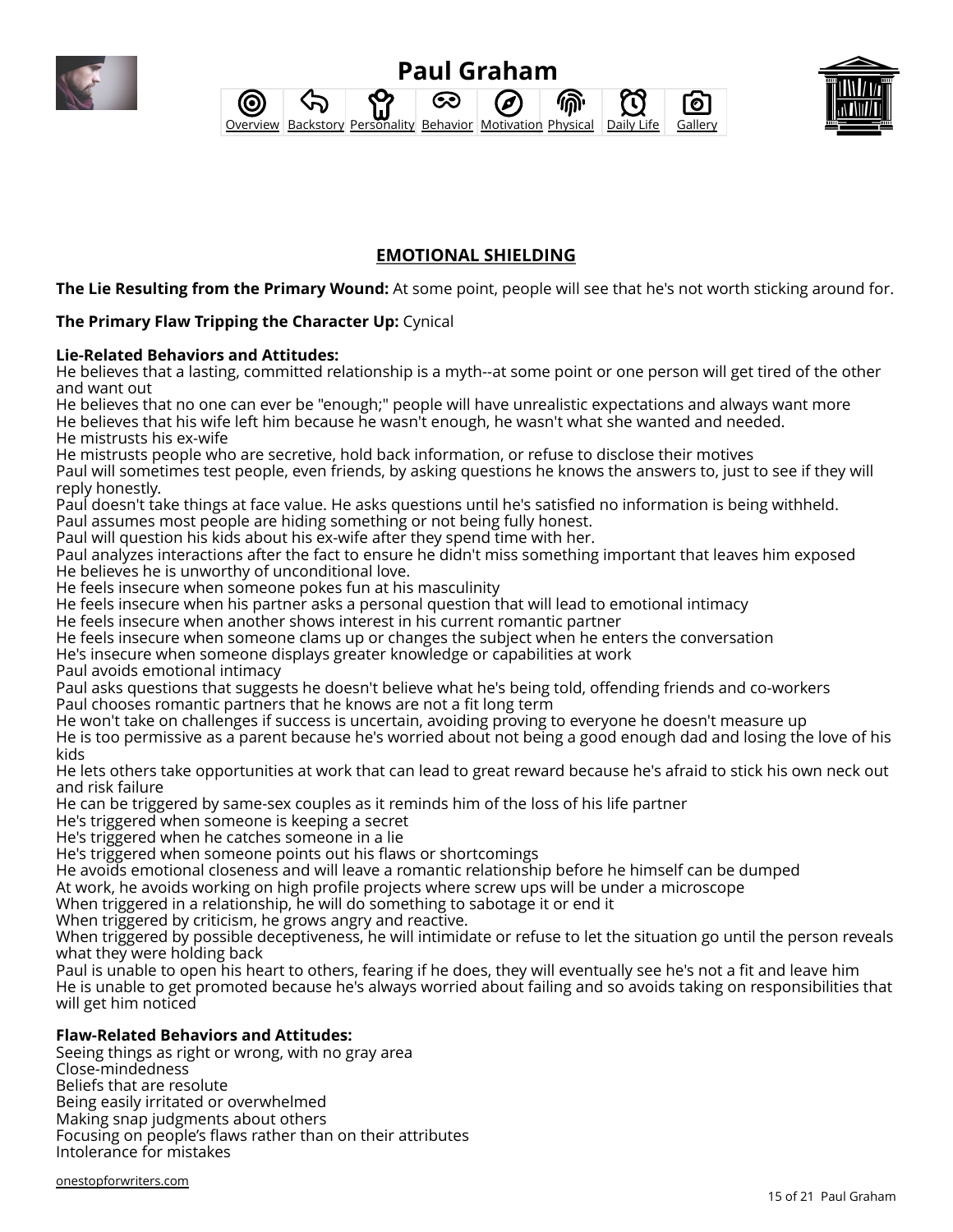





Perfectionism Assuming the worst of others Not expecting people to follow through Expecting things to not last (like a marriage) and promises to be broken Looking for someone to blame when something goes wrong Expecting people to break their promises Difficulty with change Overcompensating for insecurities by focusing on other areas Comparing oneself to others and feeling inferior Blaming oneself when bad things happen Worrying about what other people think Entering into unhealthy relationships Seeking acceptance through unhealthy measures Self-destructive behaviors (drug use, engaging in unprotected sex, developing an eating disorder, etc.)

## **FATAL FLAW**

Cognitive: He believes he is unworthy of unconditional love.

Behavioral: He avoids emotional closeness and will leave a romantic relationship before he himself can be dumped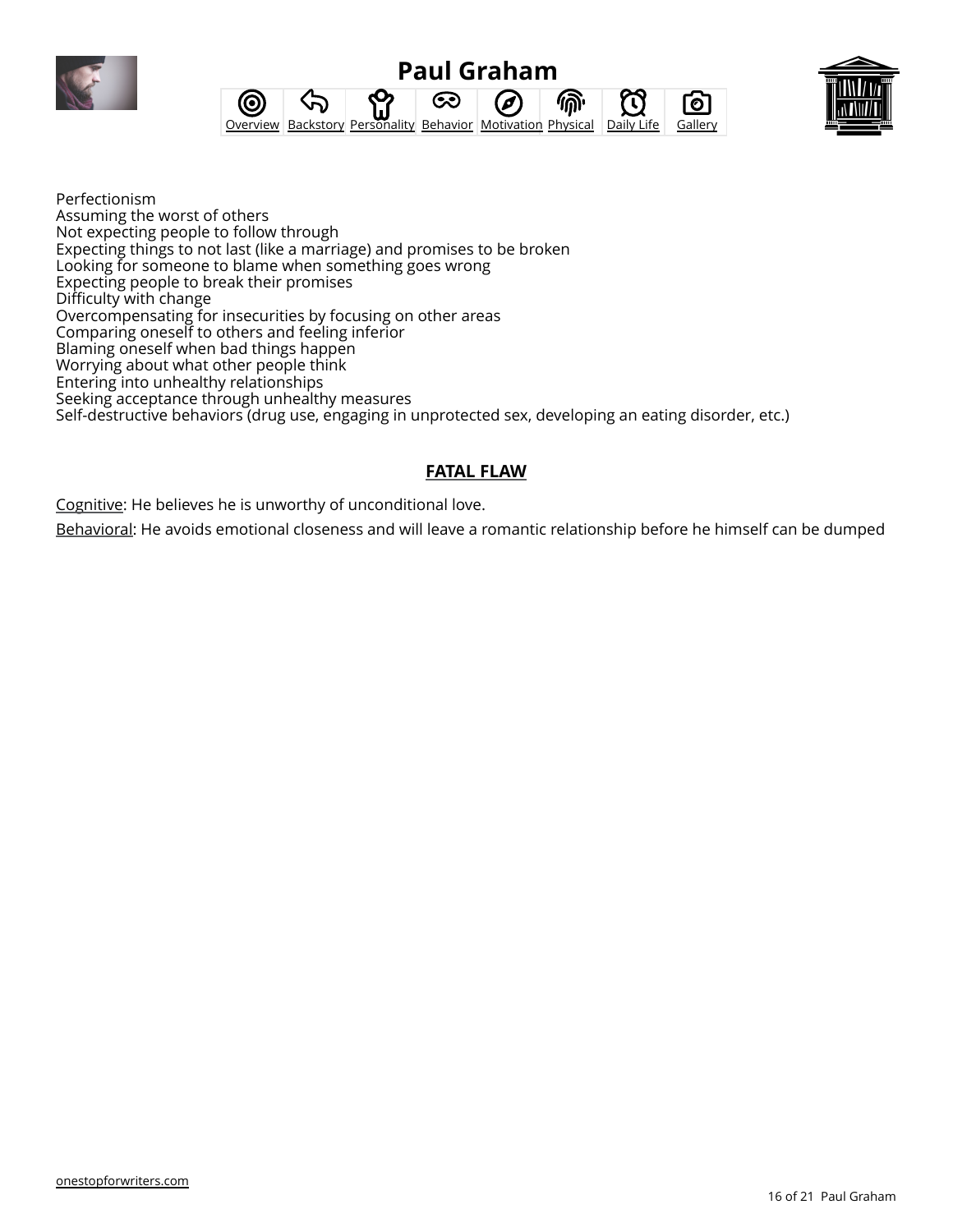<span id="page-16-0"></span>

ෙ

偷 പ് **[Overview](#page-0-0) [Backstory](#page-1-0) [Personality](#page-5-0) [Behavior](#page-10-0) [Motivation](#page-13-0) [Physical](#page-16-0) [Daily Life](#page-17-0) [Gallery](#page-20-0)** 



ົ໐ັ

T

## **PHYSICAL DETAILS**

**Age**: 34

**Gender**: Male

**Race or Heritage**: White

0

**Height**: 5'11

**Weight**: 170

#### **Posture and Bearing**

Paul is in good physical shape and is aware of it. He stands tall, moves confidently (unless his insecurity is triggered). He will use it to intimidate if needed when people are holding back, and to his advantage when with women as it tends to draw those who are superficial (and therefore not a long term match).

#### **Physical Challenges**

When it gets cold he struggles with one knee and may have a slightly stiff gait. It is from an accident when he was on a high school ski trip.

#### **Overall Condition and Presentation**

Attractive, a pleasing face, healthy, has good muscle tone without being overly muscular

#### **Clothing Style Preferences**

Well dressed, wears cologne, trendy during the work week, but during the weekend likes to just be comfortable and laid back. Often wears biker t-shirts and biker boots.

#### **Common Adornments**

When it's the weekend, he wears his wallet attached to a chain on his jeans.

#### **FACIAL HAIR**:

Shaped, beard, bristly, groomed

#### **EYES**:

Speckled, bright, dancing, deep-set

#### **ATHLETIC BUILD**:

Healthy, toned

**HAIR**: Styled, thick, layered

#### **Additional Notes**

Paul is big on motorcycles and so when he's not at work, he often wears darker clothes, jeans that are well-worn, biker boots, and may carry a backpack for some of his gear or helmet.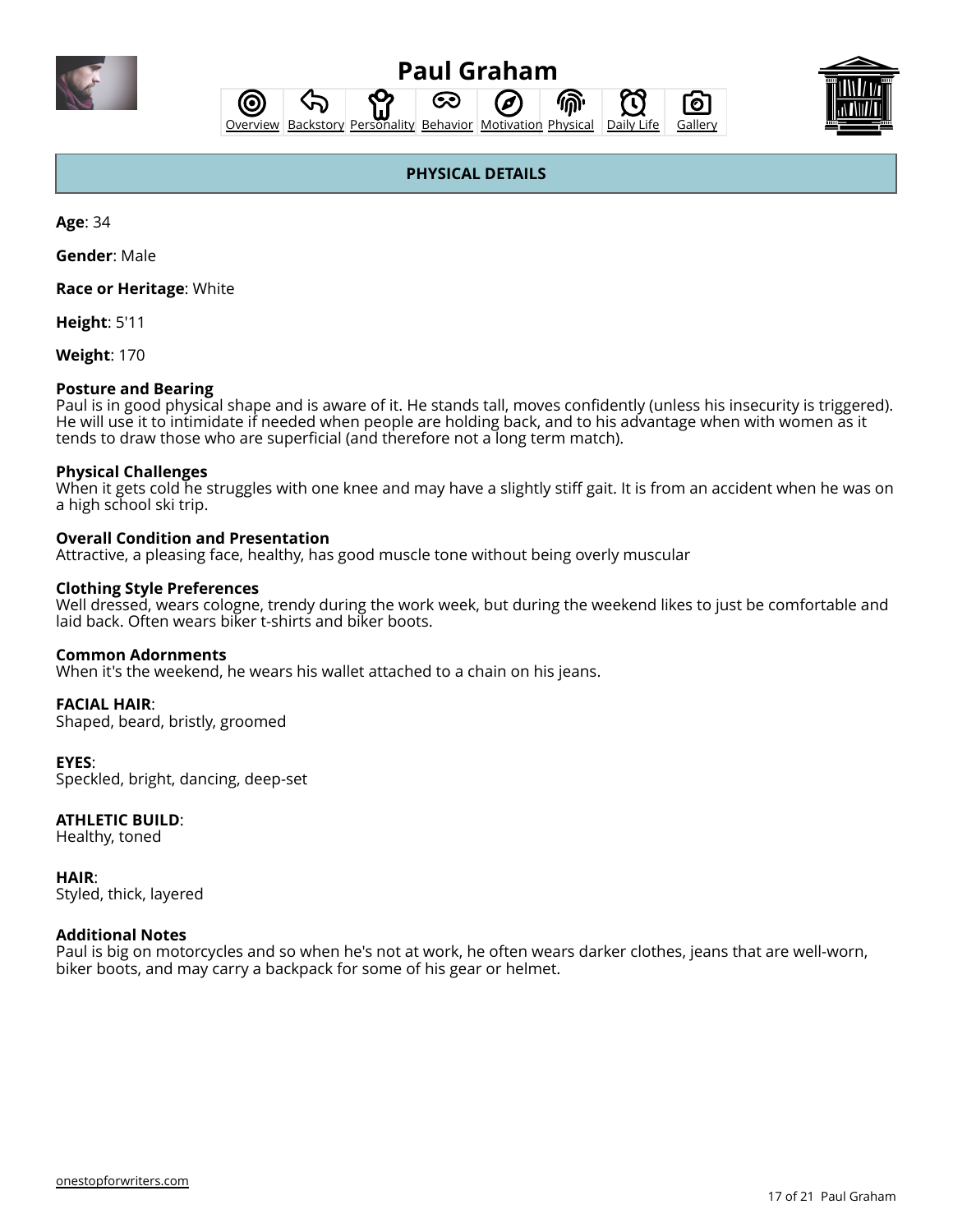<span id="page-17-0"></span>

#### **Paul Graham** ශ (d 偷

T

Го



[Overview](#page-0-0) [Backstory](#page-1-0) [Personality](#page-5-0) [Behavior](#page-10-0) [Motivation](#page-13-0) [Physical](#page-16-0) [Daily Life](#page-17-0) [Gallery](#page-20-0)

## **DAILY LIFE**

## **TALENTS AND SKILLS**

#### **[MAKING PEOPLE LAUGH](https://onestopforwriters.com/talent_skills/31)** *Intuitively knowing how to make others laugh*

Beneficial Strengths or Abilities Having control over one's facial expressions and movements A good sense of timing Smooth speech flow and storytelling abilities

分

(ල

## **[READING PEOPLE](https://onestopforwriters.com/talent_skills/17)**

*Being able to size others up quickly and accurately*

Beneficial Strengths or Abilities Being a good listener A non-threatening demeanor, coming across as approachable and trustworthy

Positive Traits Suited for This Skill Alert, Charming, Focused, Friendly

## **[A KNACK FOR MAKING MONEY](https://onestopforwriters.com/talent_skills/12)**

*Being able to make and multiply money*

Beneficial Strengths or Abilities Being able to quickly and accurately size up an opportunity Seeing opportunity where others see nothing Charisma

Positive Traits Suited for This Skill Friendly, Persistent, Persuasive

Negative Traits Suited for This Skill Manipulative

## **[MECHANICALLY INCLINED](https://onestopforwriters.com/talent_skills/29)**

*Having the ability to intuitively see how things work*

Beneficial Strengths or Abilities **Dexterity** Being able to think non-linearly (seeing pieces of a set and identifying what's missing; working backwards, etc.)

Positive Traits Suited for This Skill Focused, Organized, Persistent

Negative Traits Suited for This Skill Perfectionist

## **[GOOD LISTENING SKILLS](https://onestopforwriters.com/talent_skills/35)**

### **[DEXTERITY](https://onestopforwriters.com/talent_skills/76)**

## **FAMILY AND GENERAL LIFE**

**What is the character's job (if there's one)?**

He is a marketing executive for an IT business solutions company

### **How does the character feel about his job?**

[onestopforwriters.com](https://onestopforwriters.com)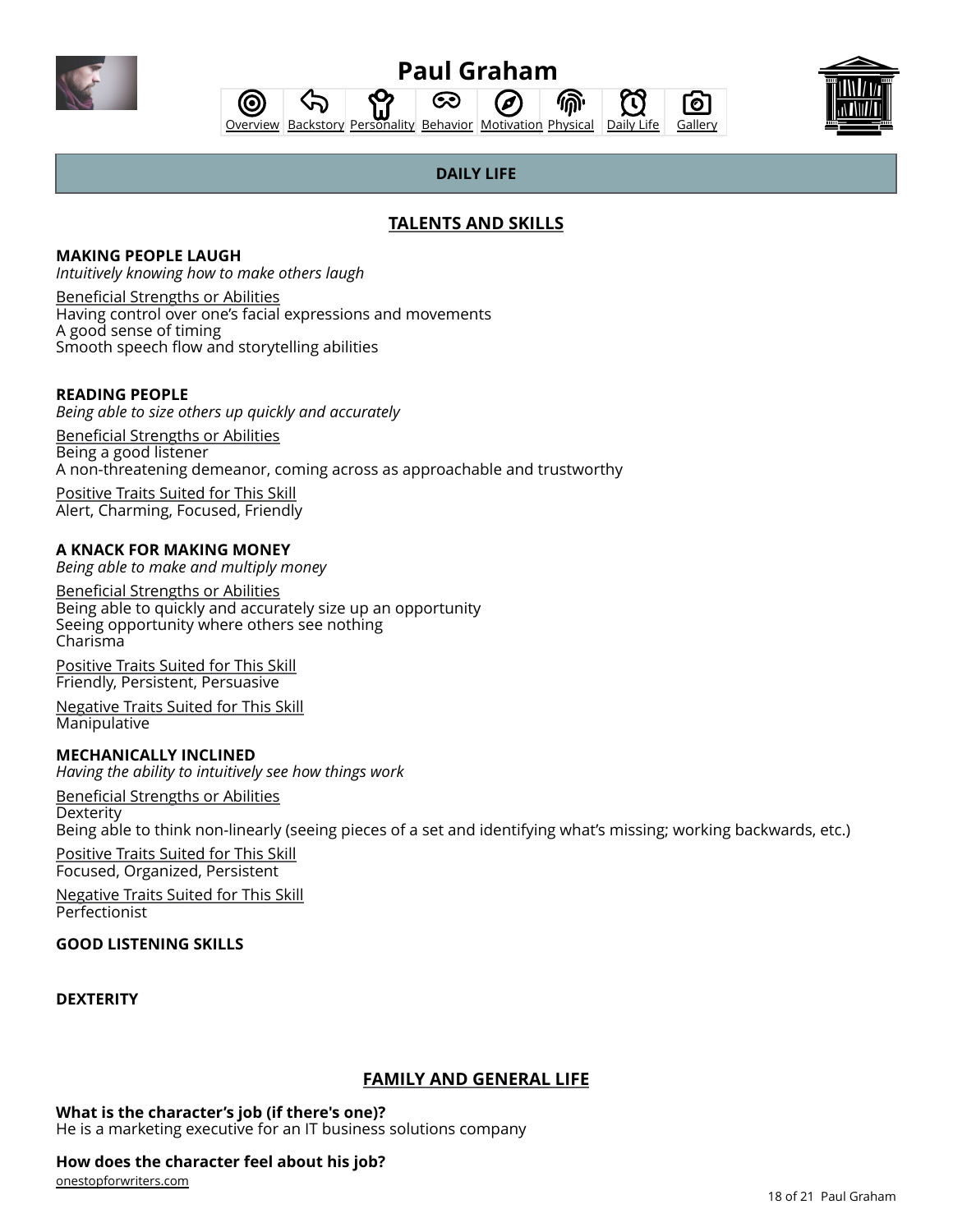





He likes the field but feels he's not really using his business degree to its full potential. He makes good money but would rather work on the strategic development side or oversee the sales department as upper management. But, because he's afraid he'll drop the ball, he doesn't bring this up to his boss.

#### **Write a brief summary of the family:**

Two kids, Micah (6) a girl and Matthew (6) a boy. Loves them to death. Would do anything to make them happy.

Mother has passed away (MS)

Father is alive but in another city and he doesn't see his dad often - they are not close

One sister living abroad -- very close and they stay in touch through Skype and Face time. Both love to travel and sometimes travel together when they can

#### **If the character is a parent, what kind are they?**

Paul is a very involved parent, mostly because growing up he didn't have a lot of parental involvement due to his mother's illness and his father's work. He coaches Matthew's soccer team and volunteers at the school once a month. Paul is also worried that the kids will prefer his wife to him and as they grow older, and demand to live with her full time.

#### **Is the character in a relationship? Is it healthy or dysfunctional?**

Dysfunctional types of relationships. Paul keeps an arms length from commitment so he moves from relationship to relationship if it seems like things are going to get serious. He is deathly afraid of risking his heart to someone again.

#### **Who does the character choose to hang out with?**

His sister when he can, Devin from work, and Steve, Lorna, and Pax (fellow motorcycle enthusiasts).

#### **What is the character passionate about?**

Motorcycles and travel. He also enjoys seeking out new craft beers.

#### **What topics of conversation (if any) will get the character riled up?**

When people talk about someone behind their back, especially if they are discussing their relationships. Paul hates it when friends ask about his ex, or if he's in a relationship now.

#### **Does the character have any vices?**

Can drink too much sometimes when depressed or feeling reckless

#### **When the character is threatened, how do they respond (fight, flight, or freeze)?**

Fight: argues, can become aggressive

#### **Where is the character's safe place?**

On the road on his bike

#### **Where does the character live?**

Denver, Colorado

#### **Is the character introverted or extroverted? How do they show it?**

Ambivert. Likes to be with people but needs alone time as well.

#### **Does the character have regularly scheduled appointments, practices, or lessons they must attend?**

Picking the kids up from school, attending soccer games as coach, work from 8 am-6 pm

#### **How does the character typically get from place to place?**

Car during the week, motorcycle on the weekends

#### **How does the character spend their free time?**

On his motorcycle, fixing it up and customizing it, traveling, and encouraging his kids' interests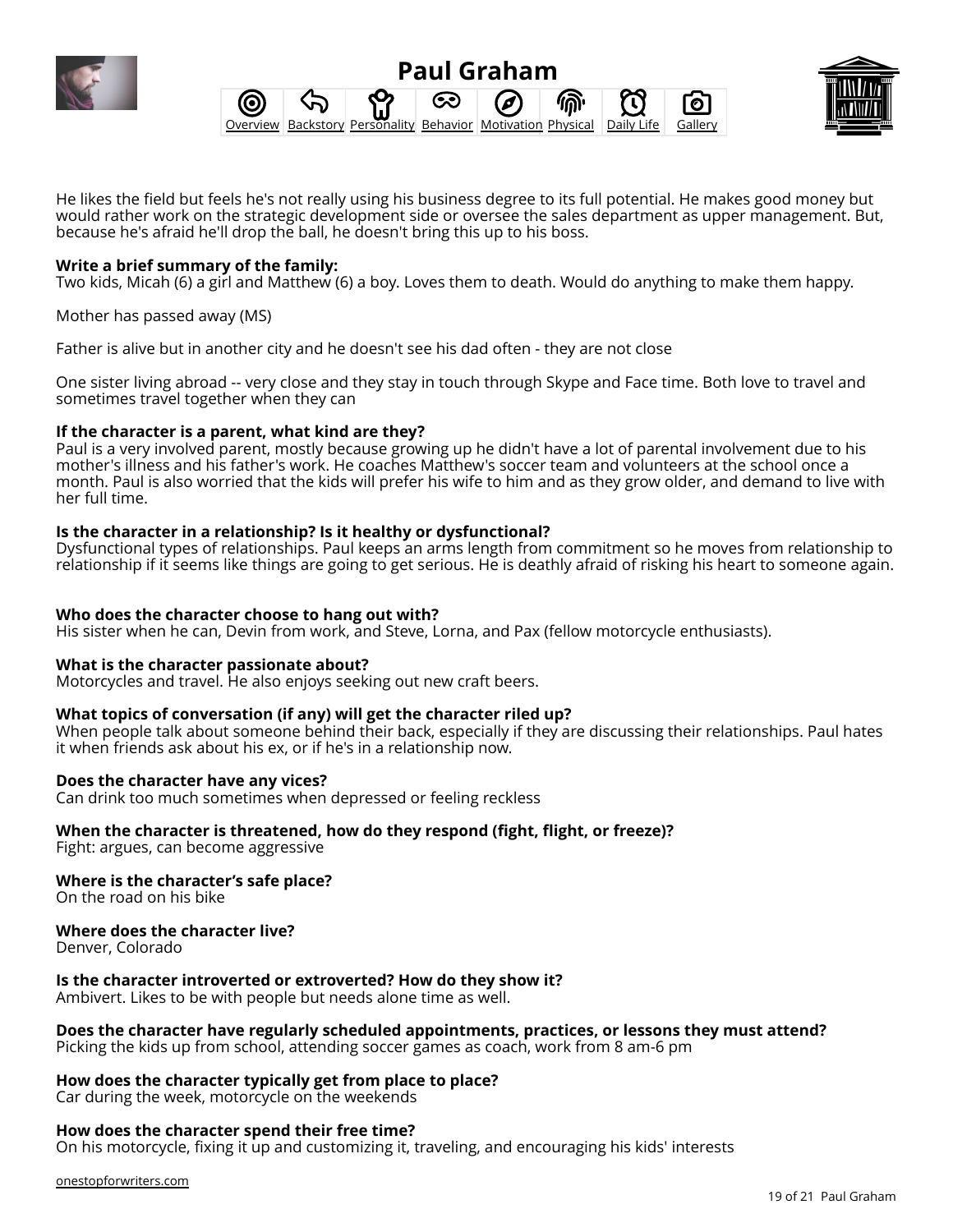





**List any notable favorites.** Harley Davidson motorbikes

Craft beer

Traveling through Asia

Road trips (alone or with one other rider, not in big groups)

Collecting antique tools

## **OCCUPATIONS**

## **HOBBIES**

Taking road trips (to explore new areas, take pictures, try new craft beers, etc.)

Backpacking trips.

Motorbike restoration.

Working on motorbikes, either fixing broken ones or modifying them to be more powerful or attractive.

Buying antique tools to add to his collection.